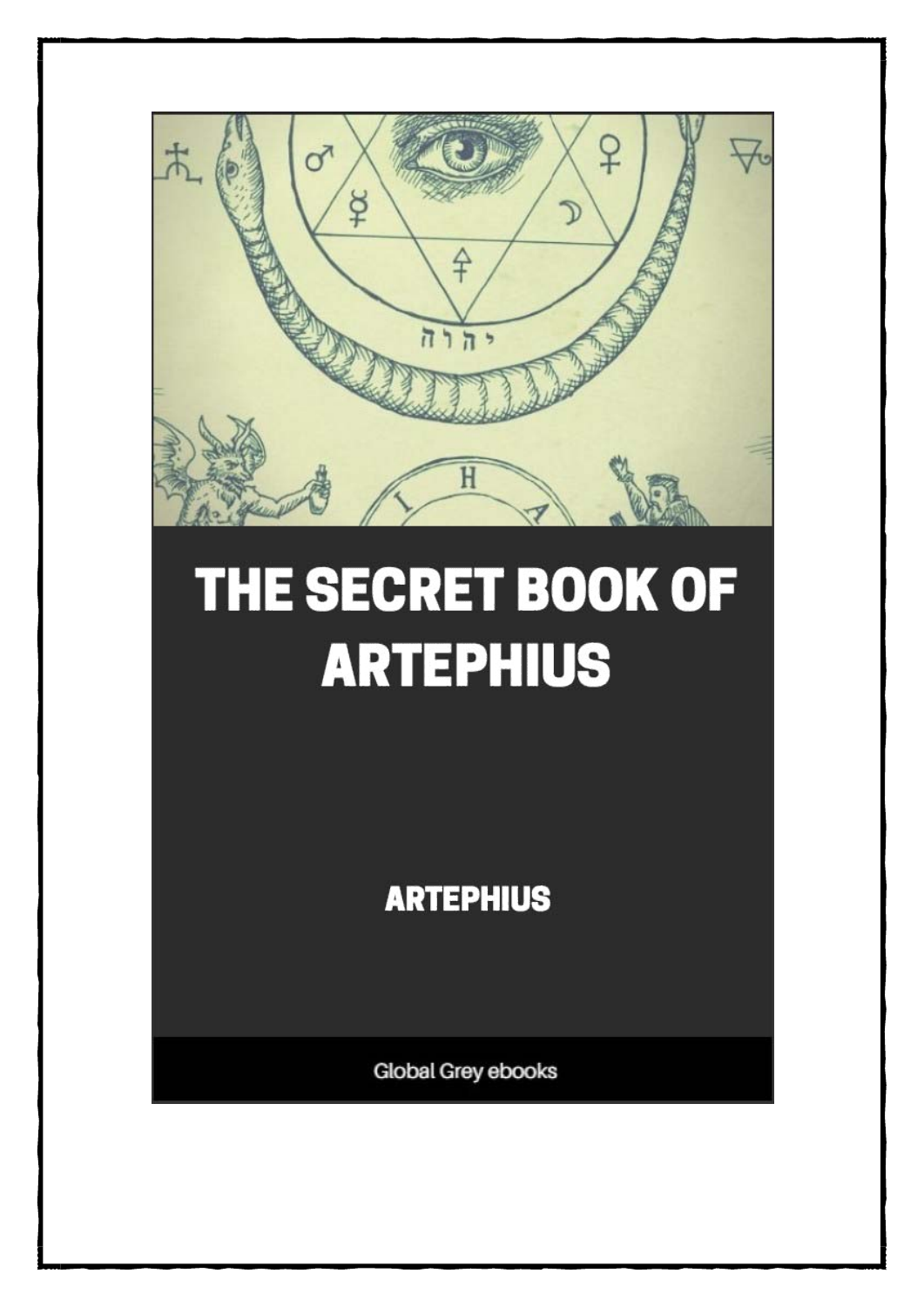## THE SECRET BOOK **OF** ARTEPHIUS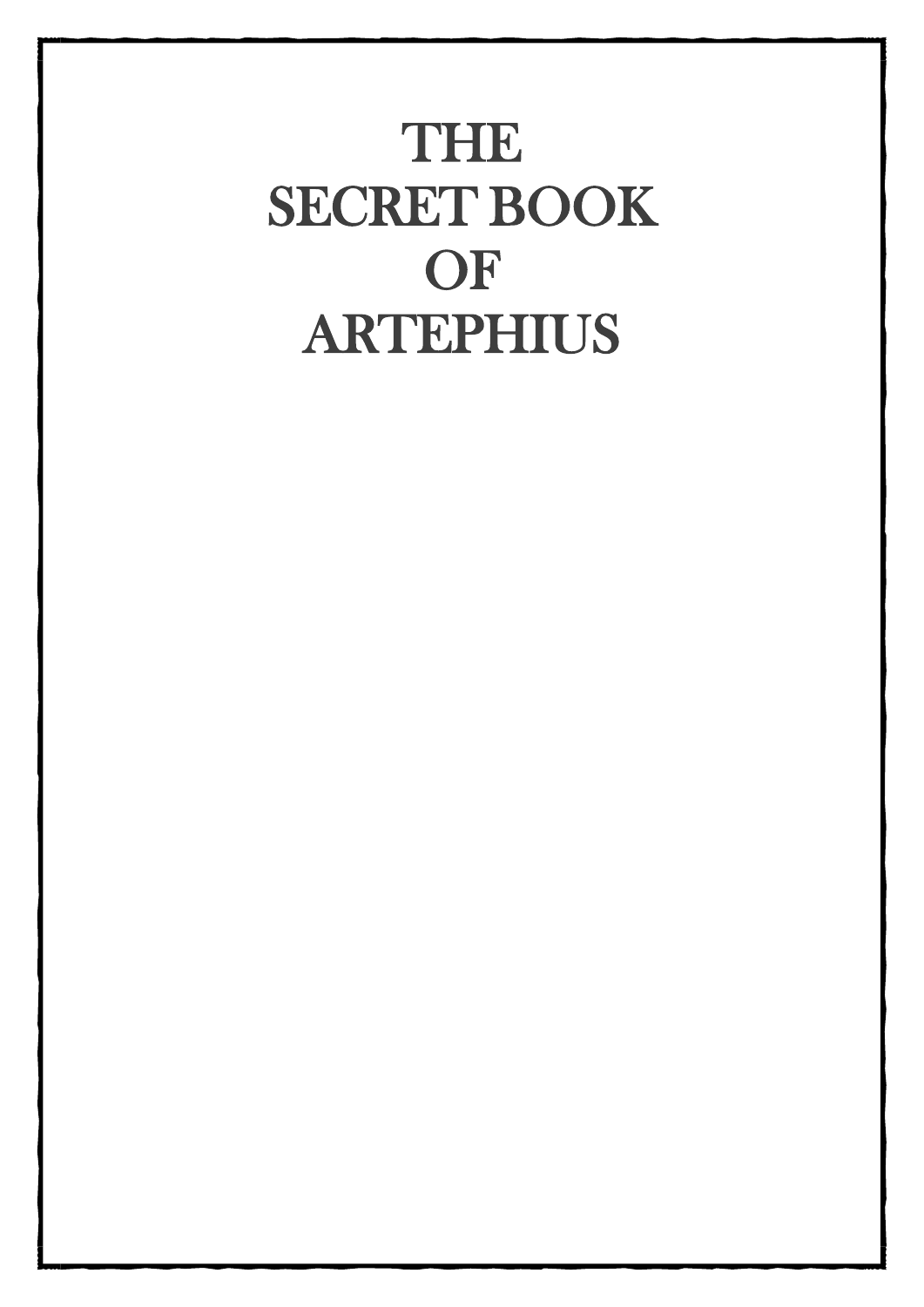The Secret Book of Artephius.

This edition was created and published by Global Grey

©GlobalGrey 2018



**[globalgreyebooks.com](https://www.globalgreyebooks.com/)**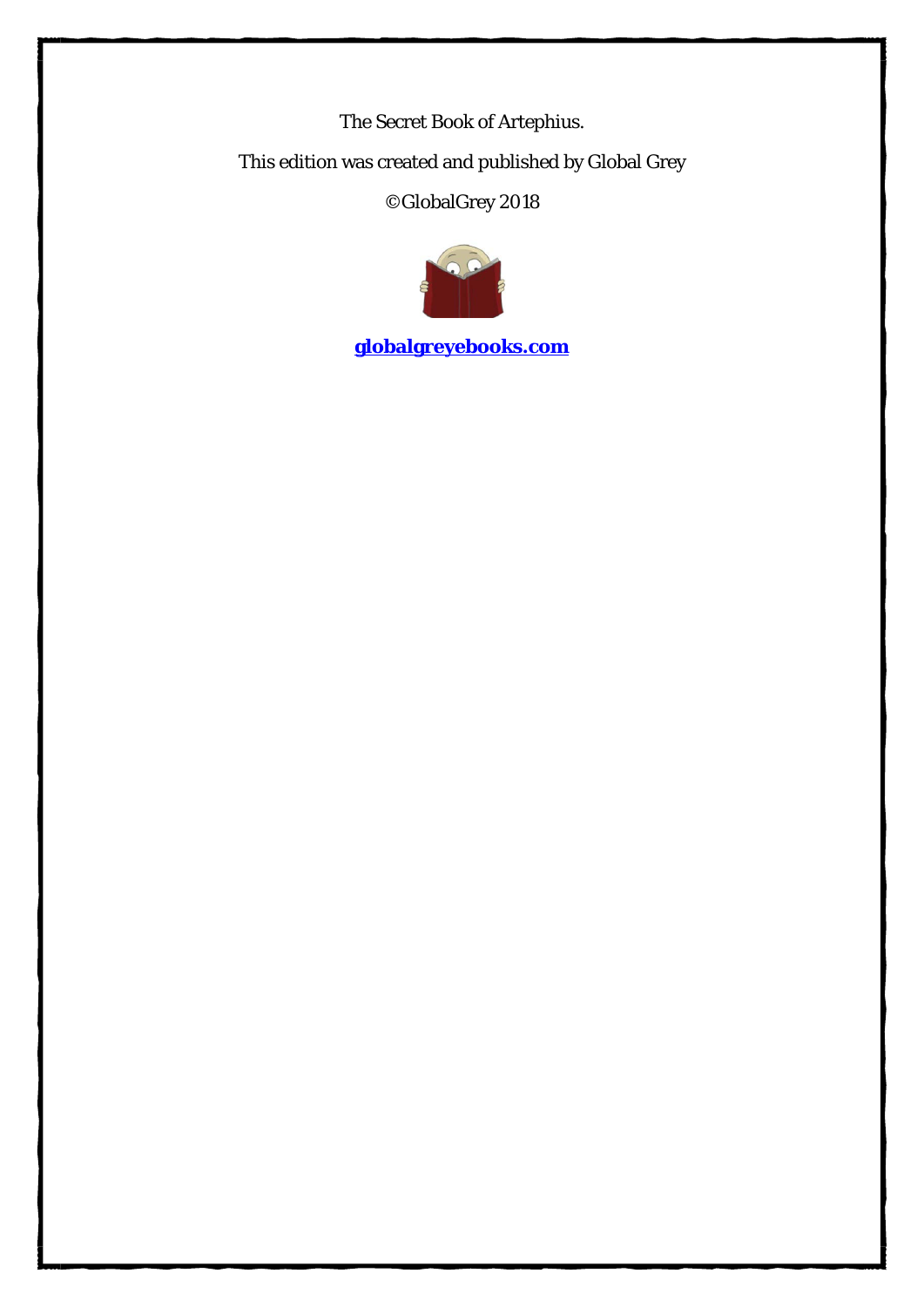## **THE SECRET BOOK OF ARTEPHIUS**

1

(1) Antimony is a mineral participating of saturnine parts, and has in all respects the nature thereof. This saturnine antimony agrees with sol, and contains in itself argent vive, in which no metal is swallowed up, except gold, and gold is truly swallowed up by this antimonial argent vive. Without this argent vive no metal whatsoever can be whitened; it whitens laton, i.e. gold; reduceth a perfect body into its prima materia, or first matter, viz. into sulphur and argent vive, of a white color, and outshining a looking glass. It dissolves, I say the perfect body, which is so in its own nature; for this water is friendly and agreeable with the metals, whitening sol, because it contains in itself white or pure argent vive.

(2) And from both these you may draw a great arcanum, viz. a water of saturnine antimony, mercurial and white; to the end that it may whiten sol, not burning, but dissolving, and afterwards congealing to the consistence or likeness of white cream. Therefore, saith the philosopher, this water makes the body to be volatile; because after it has dissolved in it, and infrigidated, it ascends above and swims upon the surface of the water. Take, saith he, crude leaf gold, or calcined with mercury, and put it into our vinegre, made of saturnine antimony, mercurial, and sal ammoniac, in a broad glass vessel, and four inches high or more; put it into a gentle heat, and in a short time you will see elevated a liquor, as it were oil swimming atop, much like a scum. Gather this with a spoon or feather dipping it in; and in doing so often times a day until nothing more arises; evaporate the water with a gentle heat, i.e., the superfluous humidity of the vinegre, and there will remain the quintessence, potestates or powers of gold in the form of a white oil incombustible. In this oil the philosophers have placed their greatest secrets; it is exceeding sweet, and of great virtue for easing the pains of wounds.

(3) The whole, then, of this antimonial secret is, that we know how by it to extract or draw forth argent vive, out of the body of Magnesia, not burning, and this is antimony, and a mercurial sublimate. That is, you must extract a living and incombustible water, and then congeal, or coagulate it with the perfect body of sol, i.e. fine gold, without alloy; which is done by dissolving it into a nature [sic? mature?] white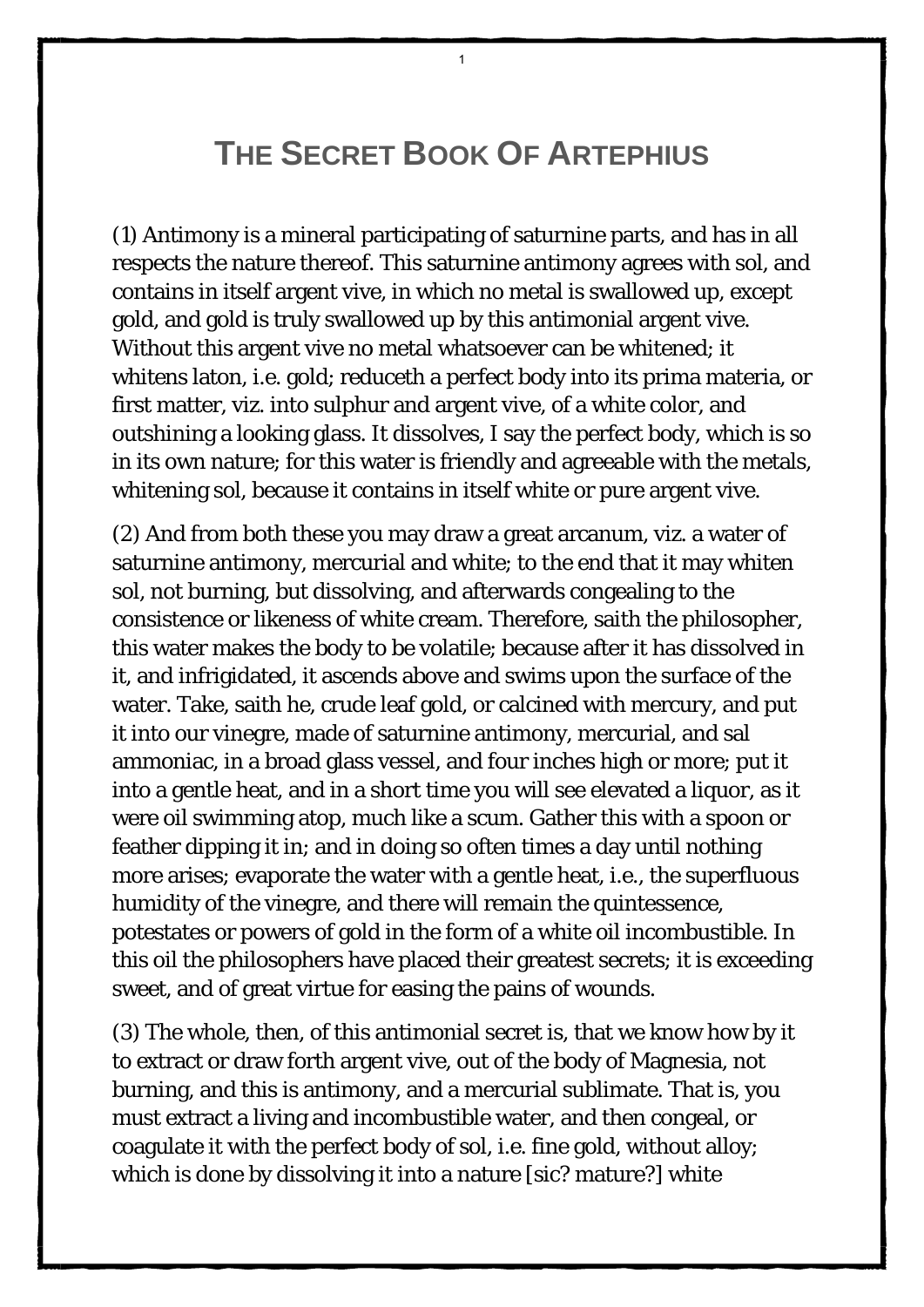substance of the consistency of cream, and made thoroughly white. But first this sol by putrefaction and resolution in this water, loseth all its light and brightness, and will grow dark and black; afterwards it will ascend above the water, and by little and little will swim upon it, in a substance of a white color. And this is the whitening of red laton to sublimate it philosophically, and to reduce it into its first matter; viz. into a white incombustible sulphur, and into a fixed argent vive. Thus the perfect body of sol, resumeth life in this water; it is revived, inspired, grows, and is multiplied in its kind, as all other things are. For in this water, it so happens, that the body compounded of two bodies, viz. sol and luna, is puffed up, swells, putrefies, is raised up, and does increase by the receiving from the vegetable and animated nature and substance.

(4) Our water also, or vinegar aforesaid, is the vinegar of the mountains, i.e. of sol and luna; and therefore it is mixed with gold and silver, and sticks close to them perpetually; and the body receiveth from this water a white tincture, and shines with inestimable brightness. Who so knows how to convert, or change the body into a medicinal white gold, may easily by the same white gold change all imperfect metals into the best or finest silver. And this white gold is called by the philosophers "luna alba philosophorum, argentum vivum album fixum, aurum alchymiae, and fumus albus" [white philosophical silver, white fixed mercury, alchemical gold and white (something)]: and therefore without this our antimonial vinegar, the aurum album of the philosophers cannot be made. And because in our vinegar there is a double substance of argentum vivum, the one from antimony, and the other from mercury sublimated, it does give a double weight and substance of fixed argent vive, and also augments therein the native color, weight, substance and tincture thereof.

(5) Our dissolving water therefore carries with it a great tincture, and a great melting or dissolving; because that when it feels the vulgar fire, if there be in it the pure and fine bodies of sol or luna, it immediately melts them, and converts them into its white substance such as itself is, and gives to the body color, weight, and tincture. In it also is a power of liquefying or melting all things that can be melted or dissolved; it is a water ponderous, viscous, precious, and worthy to be esteemed, resolving all crude bodies into their prima materia, or first matter, viz. earth and a viscous powder; that is into sulphur, and argentum vivum. If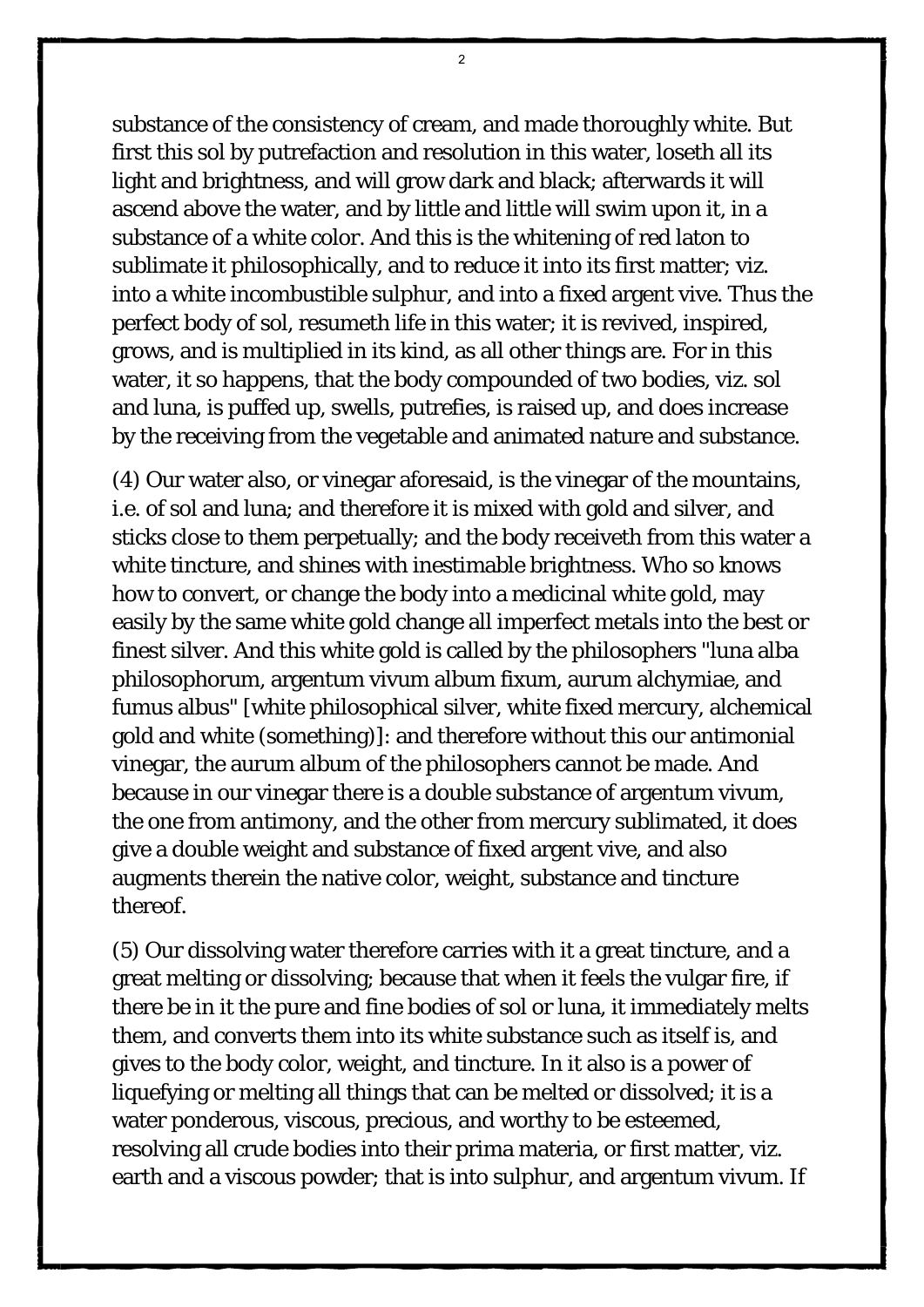therefore you put into this water, leaves, filings, or calx of any metal, and set it in a gentle heat for a time, the whole will be dissolved, and converted into a viscous water, or white oil as aforesaid. Thus it mollifies the body, and prepares for liquefaction; yea, it makes all things fusible, viz. stones and metals, and after gives them spirit and life. And it dissolves all things with an admirable solution, transmuting the perfect body into a fusible medicine, melting, or liquefying, moreover fixing, and augmenting the weight and color.

(6) Work therefore with it, and you shall obtain from it what you desire, for it is the spirit and soul of sol and luna; it is the oil, the dissolving water, the fountain, the Balneum Mariae, the praeternatural fire, the moist fire, the secret, hidden and invisible fire. It is also the most acrid vinegar, concerning which an ancient philosopher saith, I besought the Lord, and he showed me a pure clear water, which I knew to be the pure vinegar, altering, penetrating, and digesting. I say a penetrating vinegar, and the moving instrument for putrefying, resolving and reducing gold or silver into their prima materia or first matter. And it is the only agent in the universe, which in this art is able to reincrudate metallic bodies with the conservation of their species. It is therefore the only apt and natural medium, by which we ought to resolve the perfect bodies of sol and luna, by a wonderful and solemn dissolution, with the conservation of the species, and without any destruction, unless it be to a new, more noble, and better form or generation, viz. into the perfect philosopher's stone, which is their wonderful secret or arcanum.

(7) Now this water is a certain middle substance, clear as fine silver, which ought to receive the tinctures of sol and luna, so as they may be congealed, and changed into a white and living earth. For this water needs the perfect bodies, that with them after the dissolution, it may be congealed, fixed, and coagulated into a white earth. But if this solution is also their coagulation, for they have one and the same operation, because one is not dissolved, but the other is congealed, nor is there any other water which can dissolve the bodies, but that which abideth with them in the matter and the form. It cannot be permanent unless it be of the nature of other bodies, that they may be made one. When therefore you see the water coagulate itself with the bodies that be dissolved therein; be assured that thy knowledge, way of working, and the work itself are true and philosophic, and that you have done rightly according to art.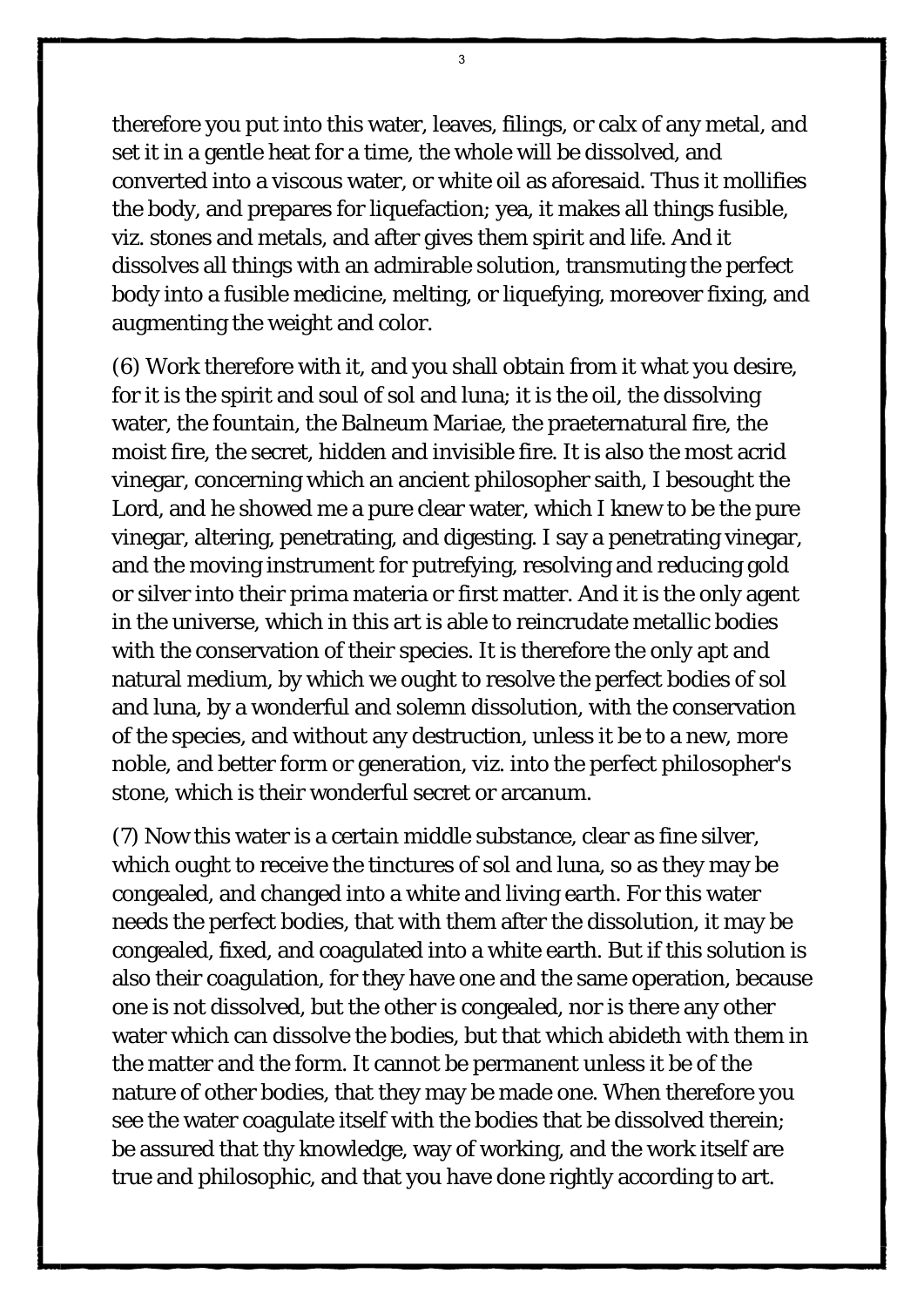(8) Thus you see that nature has to be amended by its own like nature; that is, gold and silver are to be exalted in our water, as our water also with these bodies; which water is called the medium of the soul, without which nothing has to be done in this art. It is a vegetable, mineral and animal fire, which conserves the fixed spirits of sol and luna, but destroys and conquers their bodies; for it destroys, overturns, and changes bodies and metallic forms, making them to be no bodies but a fixed spirit. And it turns them into a humid substance, soft and fluid, which hath ingression and power to enter into other imperfect bodies, and to mix with them in their smallest parts, and to tinge and make them perfect. But this they could not do while they remained in their metallic forms or bodies, which were dry and hard, whereby they could have no entrance into other things, so to tinge and make perfect, what was before imperfect.

(9) It is necessary therefore to convert the bodies of metals into a fluid substance; for that every tincture will tinge a thousand times more in a soft and liquid substance, than when it is in a dry one, as is plainly apparent in saffron. Therefore the transmutation of imperfect metals is impossible to be done by perfect bodies, while they are dry and hard; for which cause sake they must be brought back into their first matter, which is soft and fluid. It appears therefore that the moisture must be reverted that the hidden treasure may be revealed. And this is called the reincrudation of bodies, which is the decocting and softening them, till they lose their hard and dry substance or form; because that which is dry doth not enter into, nor tinge anything except its own body, nor can it be tinged except it be tinged; because, as I said before, a thick dry earthy matter does not penetrate nor tinge, and therefore, because it cannot enter or penetrate, it can make no alteration in the matter to be altered. For this reason it is, that gold coloreth not, until its internal or hidden spirit is drawn forth out of its bowels by this, our white water, and that it may be made altogether a spiritual substance, a white vapor, a white spirit, and a wonderful soul.

(10) It behoves us therefore by this our water to attenuate, alter and soften the perfect bodies, to wit sol and luna, that so they may be mixed other perfect bodies. From whence, if we had no other benefit by this our antimonial water, than that it rendered bodies soft, more subtile, and fluid, according to its own nature, it would be sufficient. But more than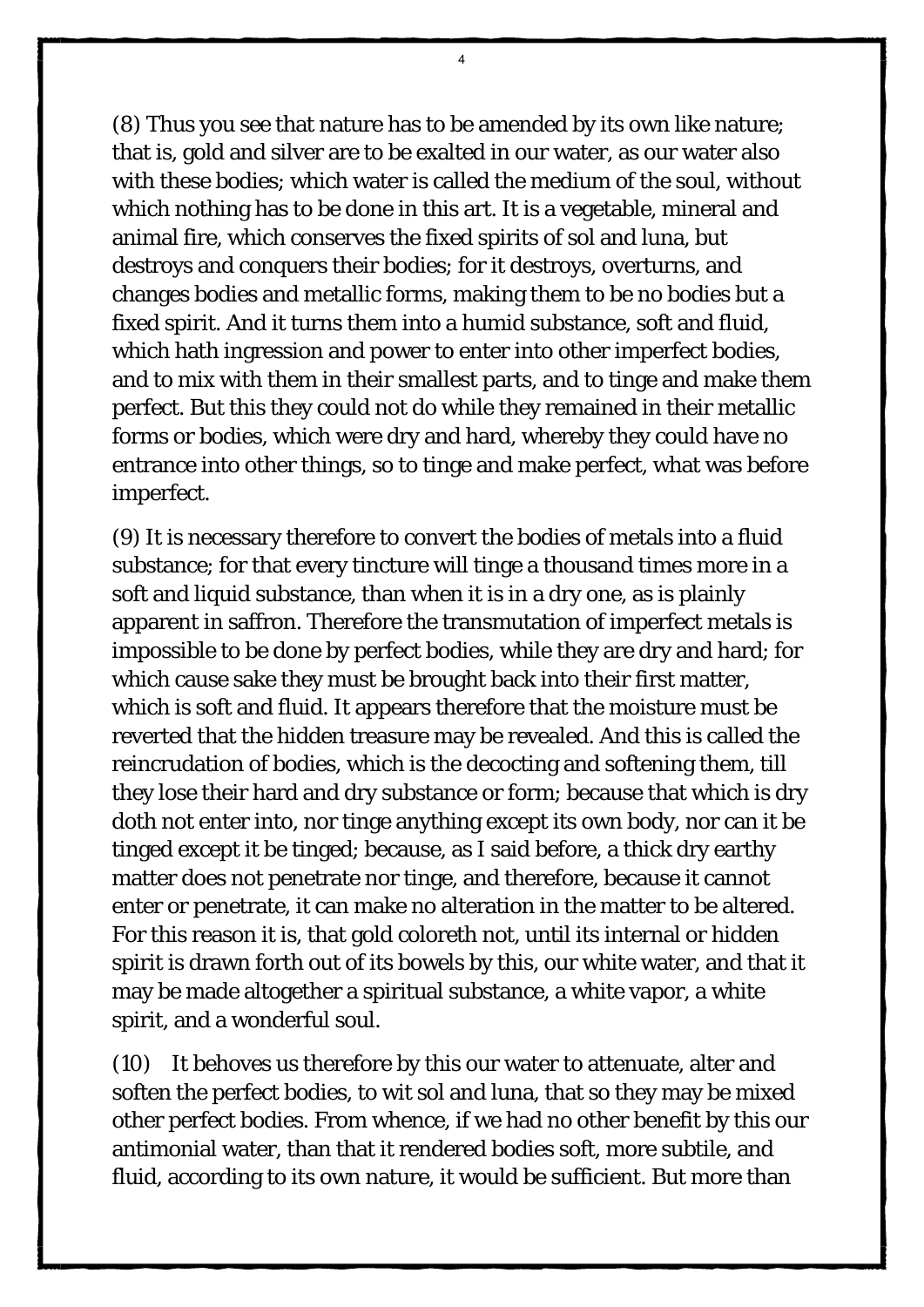that, it brings back bodies to their original of sulphur and mercury, that of them we may afterwards in a little time, in less than an hour's time do that above ground which nature was a thousand years doing underground, in the mines of the earth, which is a work almost miraculous.

(11) And therefore our ultimate, or highest secret is, by this our water, to make bodies volatile, spiritual, and a tincture, or tinging water, which may have ingress or entrance into bodies; for it makes bodies to be merely spirit, because it reduces hard and dry bodies, and prepares them for fusion, melting and dissolving; that is, it converts them into a permanent or fixed water. And so it makes of bodies a most precious and desirable oil, which is the true tincture, and the permanent fixed white water, by nature hot and moist, or rather temperate, subtile, fusible as wax, which does penetrate, sink, tinge, and make perfect the work. And this our water immediately dissolves bodies (as sol and luna) and makes them into an incombustible oil, which then may be mixed with other imperfect bodies. It also converts other bodies into the nature of a fusible salt which the philosophers call "sal alebrot philosophorum", better and more noble than any other salt, being in its own nature fixed and not subject to vanish in fire. It is an oil indeed by nature hot, subtile, penetrating, sinking through and entering into other bodies; it is called the perfect or great elixir, and the hidden secret of the wise searchers of nature. He therefore that knows this salt of sol and luna, and its generation and perfection, and afterwards how go commix it, and make it homogene with other perfect bodies, he in truth knows one of the greatest secrets of nature, and the only way that leads to perfection.

(12) These bodies thus dissolved by our water are called argent vive, which is not without its sulphur, nor sulphur without the fixedness of sol and luna; because sol and luna are the particular means, or medium in the form through which nature passes in the perfecting or completing thereof. And this argent vive is called our esteemed and valuable salt, being animated and pregnant, and our fire, for that is nothing but fire; yet not fire, but sulphur; and not sulphur only, but also quicksilver drawn from sol and luna by our water, and reduced to a stone of great price. That is to say it is a matter or substance of sol and luna, or silver and gold, altered from vileness to nobility. Now you must note that this white sulphur is the father and mother of the metals; it is our mercury,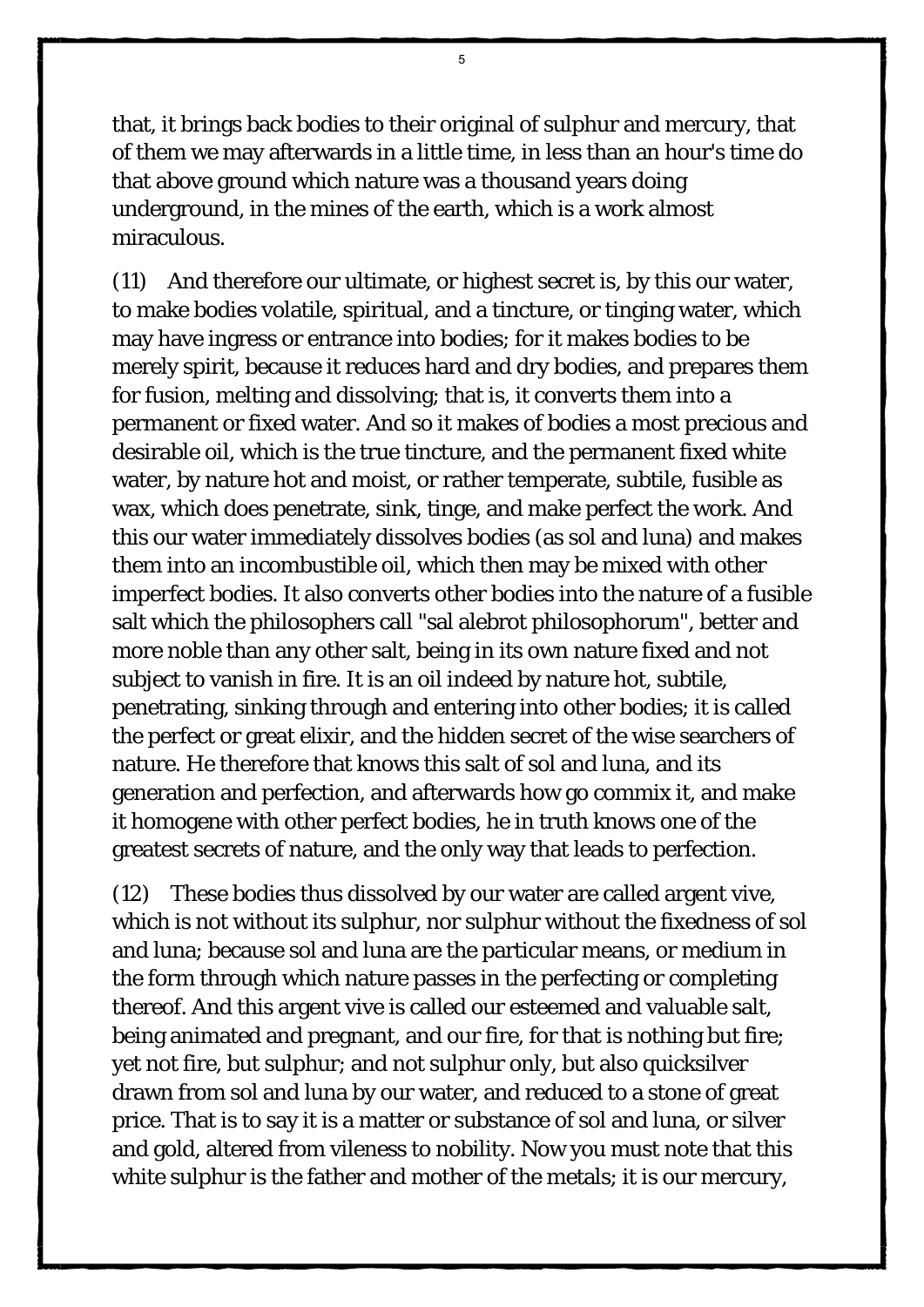and the mineral of gold; also the soul, and the ferment; yea, the mineral virtue, and the living body; our sulphur, and our quicksilver; that is, sulphur of sulphur, quicksilver of quicksilver, and mercury of mercury.

(13) The property therefore of our water is, that it melts or dissolves gold and silver, and increases their native tincture or color. For it changes their bodies from being corporeal, into a spirituality; and it is in this water which turns the bodies, or corporeal substance into a white vapor, which is a soul which is whiteness itself, subtile, hot and full of fire. This water also called the tinging or blood-color-making stone, being the virtue of the spiritual tincture, without which nothing can be done; and is the subject of all things that can be melted, and of liquefaction itself, which agrees perfectly and unites closely with sol and luna from which it can never be separated. For it joined [joins?] in affinity to the gold and silver, but more immediately to the gold than to the silver; which you are to take special notice of. It is also called the medium of conjoining the tinctures of sol and luna with the inferior or imperfect metals; for it turns the bodies into the true tincture, to tinge the said imperfect metals, also it is the water that whiteneth, as it is whiteness itself, which quickeneth, as it is a soul; and therefore as the philosopher saith, quickly entereth into its body.

(14) For it is a living water which comes to moisten the earth, that it may spring out, and in its due season bring forth much fruit; for all things springing from the earth, are endued through dew and moisture. The earth therefore springeth not forth without watering and moisture; it is the water proceeding from May dew that cleanseth the body; and like rain it penetrates them, and makes one body of two bodies. This aqua vite or water of life, being rightly ordered and disposed with the body, it whitens it, and converts or changes it into its white color, for this water is a white vapor, and there- fore the body is whitened with it. It behoves you therefore to whiten the body, and open its unfoldings, for between these two, that is between the body and the water, there is desire and friendship, like as between male and female, because of the propinquity and likeness of their natures.

(15) Now this our second and living water is called "Azoth", the water washing the laton viz. the body compounded of sol and luna by our first water; it is also called the soul of the dissolved bodies, which souls we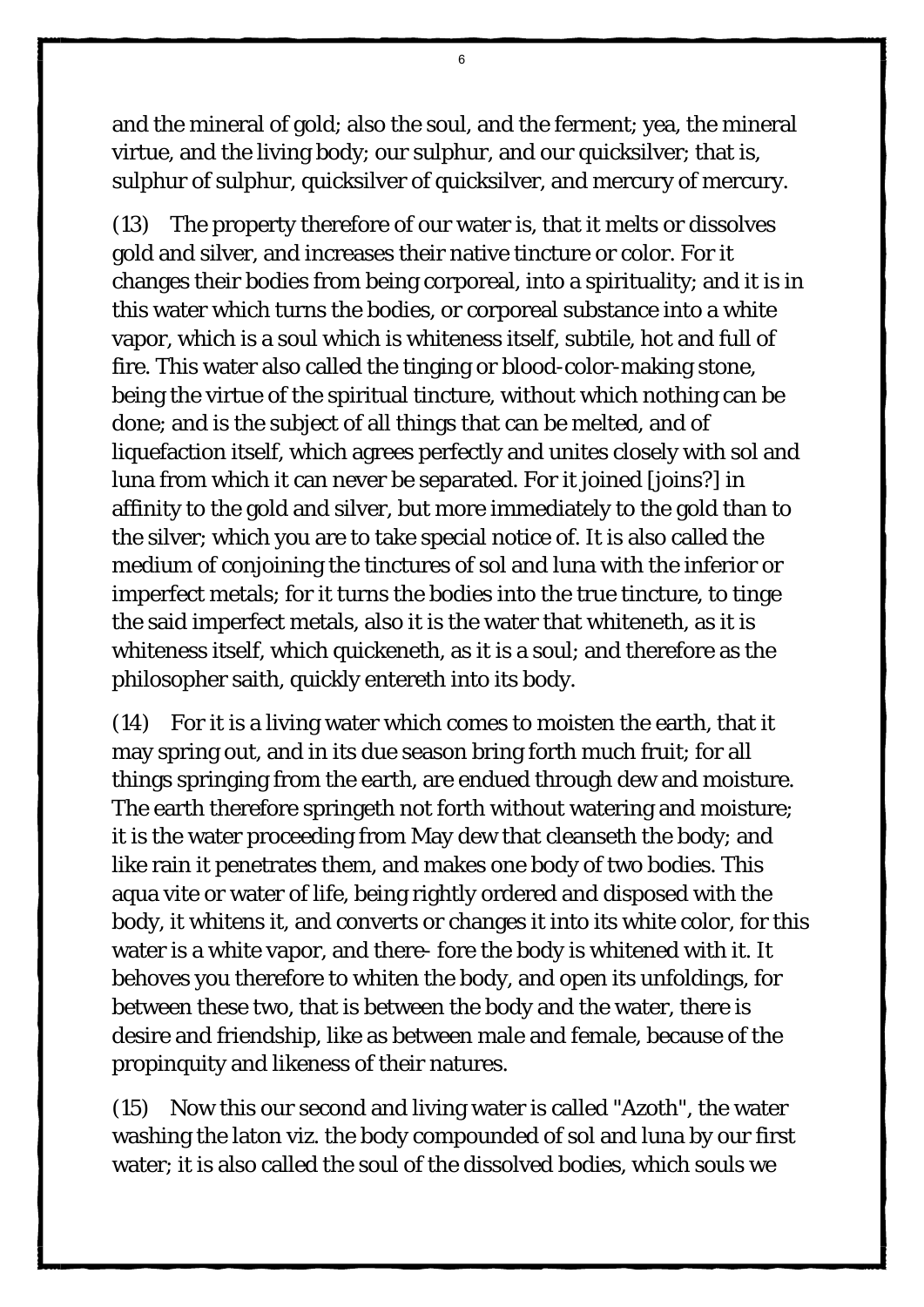have even now tied together, for the use of the wise philosopher. How precious then, and how great a thing is this water; for without it, the work could never be done or perfected; it is also called the "vase naturae", the belly, the womb, the receptacle of the tincture, the earth, the nurse. It is the royal fountain in which the king and queen bathe themselves; and the mother must be put into and sealed up within the belly of her infant; and that is sol himself, who proceeded from her, and whom she brought forth; and therefore they have loved one another as mother and son, and are conjoined together, because they come from one and the same root, and are of the same substance and nature. And because this water is the water of the vegetable life, it causes the dead body to vegetate, increase and spring forth, and to rise from death to life, by being dissolved first and then sublimed. And in doing this the body is converted into a spirit, and the spirit afterwards into a body; and then is made the amity, the peace, the concord, and the union of contraries, to wit, between the body and the spirit, which reciprocally, or mutually change their natures which they receive, and communicate one to another through their most minute parts, so that that which is hot is mixed with that which is cold, the dry with the moist, and the hard with the soft; by which means, there is a mixture made of contrary natures, viz. of cold and hot, and moist with dry, even most admirable unity between enemies.

7

(16) Our dissolution then of bodies, which is made such in this first water, is nothing else, but a destroying or overcoming of the moist with the dry, for the moist is coagulated with the dry. For the moisture is contained under, terminated with, and coagulated in the dry body, to wit, in that which is earthy. Let therefore the hard and the dry bodies be put into our first water in a vessel, which close well, and let them there abide till they be dissolved, and ascend to the top; then may they be called a new body, the white gold made by art, the white stone, the white sulphur, not inflammable, the paradisical stone, viz. the stone transmuting imperfect metals into white silver. Then we have also the body, soul and spirit altogether; of which spirit and soul it is said, that they cannot be extracted from the perfect bodies, but by the help or conjunction of our dissolving water. Because it is certain, that the things fixed cannot be lifted up, or made to ascend, but by the conjunction or help of that which is volatile.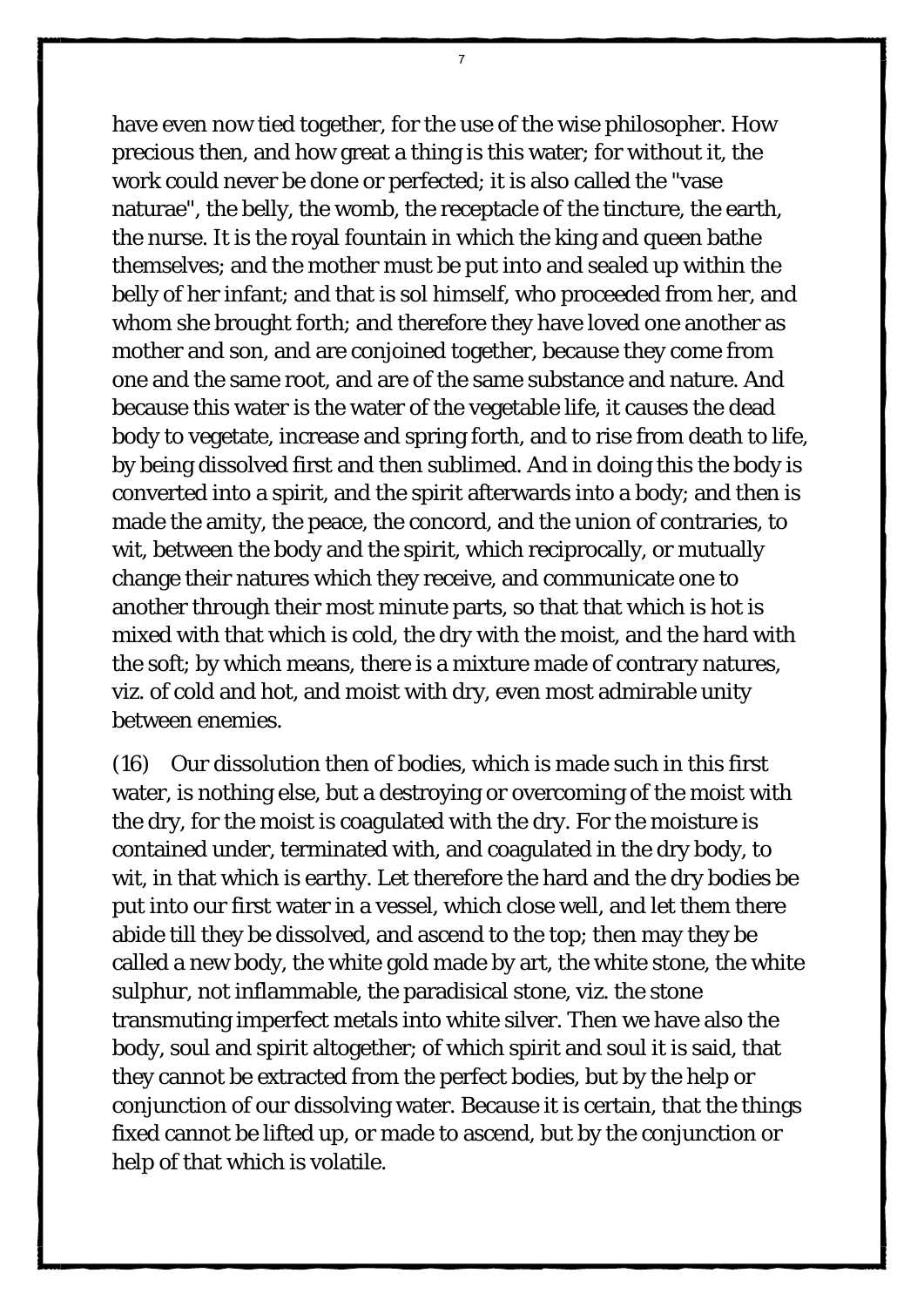(17) The spirit, therefore, by help of the water and the soul, is drawn forth from the bodies themselves, and the body is thereby made spiritual; for that at the same instant of time, the spirit, with the soul of the bodies, ascends on high to the superior part, which is the perfection of the stone and is called sublimation. This sublimation, is made by things acid, spiritual, volatile, and which are in their own nature sulphureous and viscous, which dissolves bodies and makes them to ascend, and be changed into air and spirit. And in this sublimation, a certain part of our said first water ascends with the bodies, joining itself with them, ascending and subliming into one neutral and complex substance, which contains the nature of the two, viz. the nature of the two bodies and the water. and therefore it is called the corporeal and spiritual compositum, coijufle, cambar, ethelia, zandarith, duenech, the good; but properly it is called the permanent or fixed water only, because it flies not in the fire. But it perpetually adheres to the commixed or compound bodies, that is, the sol and luna, and communicates to them the living tincture, incombustible and most fixed, much more noble and precious than the former which these bodies had. Because from henceforth this tincture runs like oil, running through and penetrating bodies, and giving to them its wonderful fixity; and this tincture is the spirit, and the spirit is the soul, and the soul is the body. For in this operation, the body is made a spirit of a most subtile nature; and again, the spirit is corporified and changed into the nature of the body, with the bodies, whereby our stone consists of a body, a soul, and a spirit.

(18) O God, how through nature, doth thou change a body into a spirit: which could not be done, if the spirit were not incorporated with the bodies, and the bodies made volatile with the spirit, and afterwards permanent and fixed. For this cause sake, they have passed over into one another, and by the influence of wisdom, are converted into one another. O Wisdom: how thou makest the most fixed gold to be volatile and fugitive, yeah, though by nature it is the most fixed of all things in the world. It is necessary therefore, to dissolve and liquefy these bodies by our water, and to make them a permanent or fixed water, a pure, golden water leaving in the bottom the gross, earthy, superfluous and dry matter. And in this subliming, making thin and pure, the fire ought to be gentle; but if in this subliming with soft fire, the bodies be not purified, and the gross and earthy parts thereof (note this well) be not separated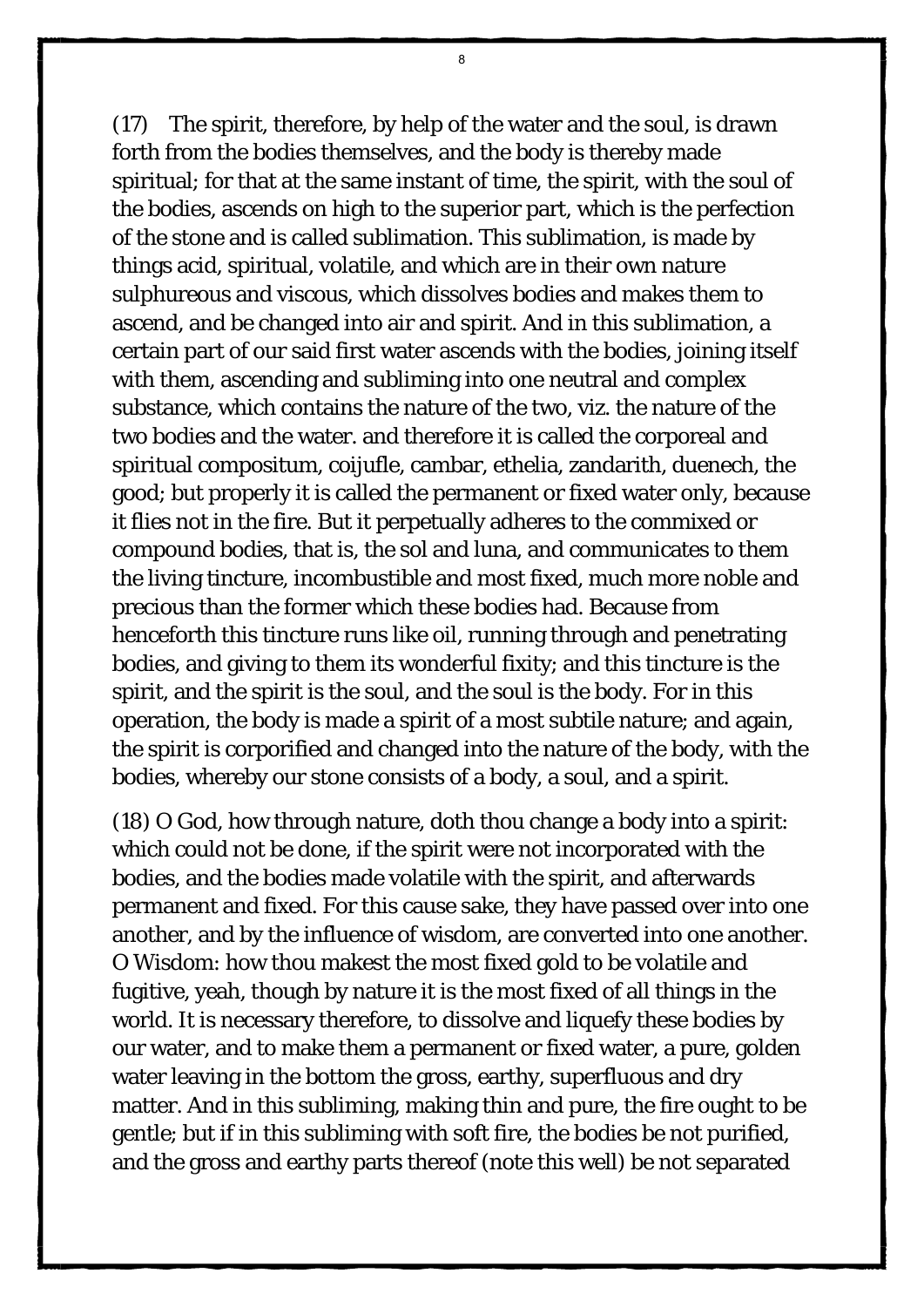from the impurities of the dead, you shall not be able to perfect the work. For thou needest nothing but the thin and subtile part of the dissolved bodies, which our water will give thee, if thou proceedest with a slow or gentle fire, by separating the things heterogene from the things homogene.

(19) This compositum then has its mundification or cleaning, by our moist fire, which by dissolving and subliming that which is pure and white, it cast forth its feces or filth like a voluntary vomit, for in such a dissolution and natural sublimation or lifting up, there is a loosening or untying of the elements, and a cleansing and separating of the pure from the impure. So that the pure and white substance ascends upwards and the impure and earthy remains fixed in the bottom of the water and the vessel. This must be taken away and removed, because it is of no value, taking only the middle white substance, flowing and melted or dissolved, rejecting the feculent earth, which remains below in the bottom. These feces were separated partly by the water, and are the dross and terra damnata, which is of no value, nor can do any such service as the clear, white, pure and clear matter, which is wholly and only to be taken and made use of.

(20) And against this capharean rock, the ship of knowledge, or art of the young philosopher is often, as it happened also to me sometimes, dashed together in pieces, or destroyed, because the philosophers for the most part speak by the contraries. That is to say that nothing must be removed or taken away, except the moisture, which is the blackness; which notwithstanding they speak and write only to the unwary, who, without a master, indefatigable reading, or humble supplications to God Almighty, would ravish away the golden fleece. It is therefore to be observed, that this separation, division, and sublimation, is without a doubt the key to the whole work.

(21) After the putrefaction, then, and dissolution of these bodies, our bodies also ascend to the top, even to the surface of the dissolving water, in a whiteness of color, which whiteness is life. And in this whiteness, the antimonial and mercurial soul, is by natural compact infused into, and joined with the spirits of sol and luna, which separate the thin from the thick, and the pure from the impure. That is, by lifting up, by little and little, the thin and the pure part of the body, from the feces and impurity,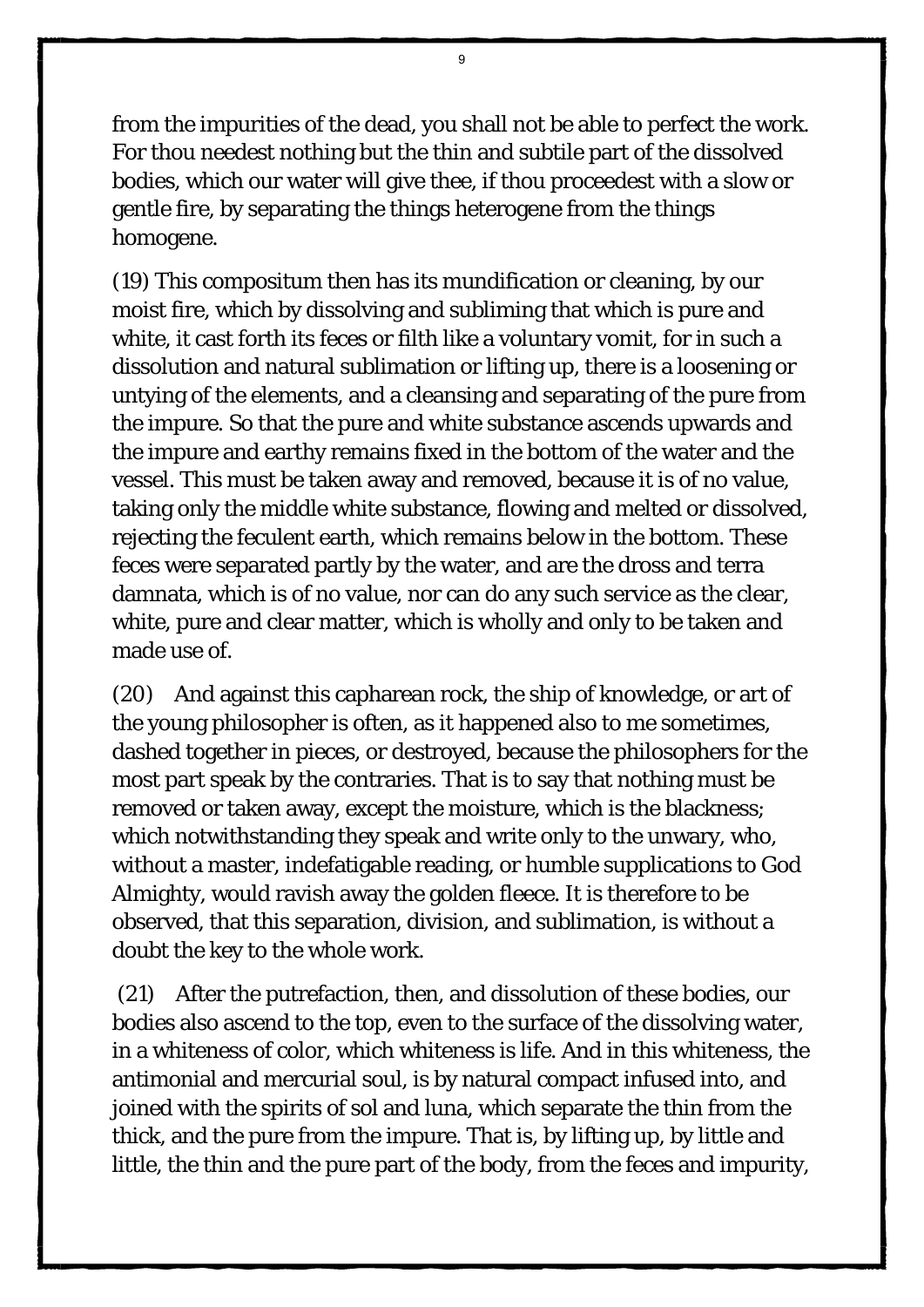until all the pure parts are separated and ascended. And in this work is out natural and philosophical sublimation work completed. Now in this whiteness is the soul infused into the body, to wit, the mineral virtue, which is more subtile than fire, being indeed the true quintessence and life, which desires or hungers to be born again, and to put off the defilements and be spoiled of its gross and earthy feces, which it has taken from its monstrous womb, and corrupt place of its original. And in this our philosophical sublimation, not in the impure, corrupt, vulgar mercury, which has no qualities or properties like to those, with which our mercury, drawn from its vitriolic caverns is adorned. But let us return to our sublimation.

(22) It is most certain therefore in this art, that this soul extracted from the bodies, cannot be made to ascend, but by adding to it a volatile matter, which is of its own kind. By which the bodies will be made volatile and spiritual, lifting themselves up, subtilizing and subliming themselves, contrary to their own proper nature, which is corporeal, heavy and ponderous. And by this means they are unbodied, or made no bodies, to wit, incorporeal, and a quintessence of the nature of a spirit, which is called, "avis hermetis", and "mercurius extractus", drawn from a red subject or matter. And so the terrene or earthy parts remain below, or rather the grosser parts of the bodies, which can by no industry or ingenuity of man be brought to a perfect dissolution.

(23) And this white vapor, this white gold, to wit, this quintessence, is called also the compound magnesia, which like a man does contain, or like a man is composed of a body, soul and spirit. Now the body is the fixed solar earth, exceeding the most subtile matter, which by the help of our divine water is with difficulty lifted up or separated. The soul is the tincture of sol and luna, proceeding from the conjunction, or communication of these two, to wit, the bodies of sol and luna, and our water, and the spirit is the mineral power, or virtue of the bodies, and also out of the bodies like as the tinctures or colors in dying cloth are by the water put upon, and diffused in and through the cloth. And this mercurial spirit is the chain or band of the solar soul; and the solar body is that body which contains the spirit and soul, having the power of fixing in itself, being joined with luna. The spirit therefore penetrates, the body fixes, and the soul joins together, tinges and whitens. From these three bodies united together is our stone made: to wit, sol, luna and mercury.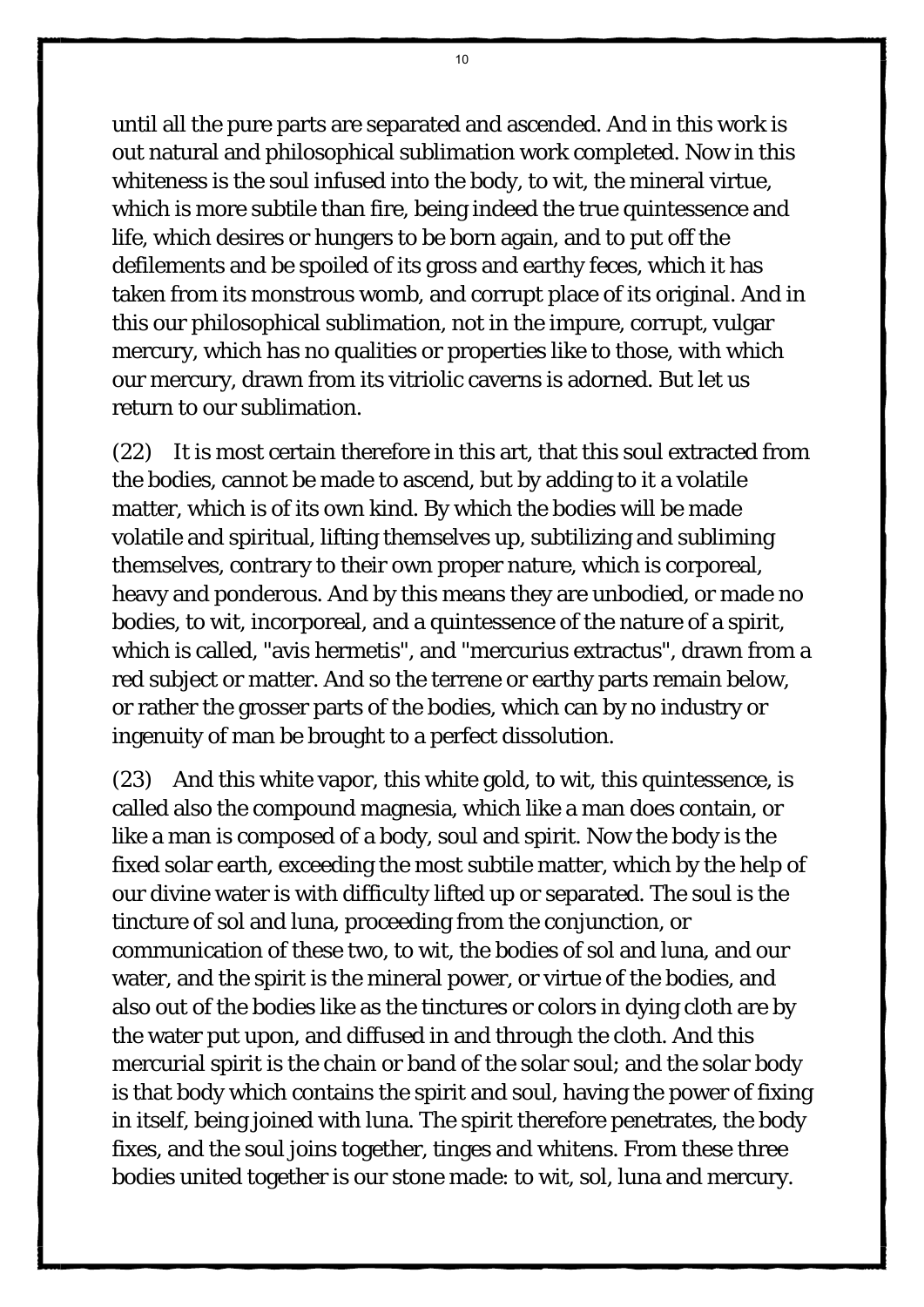(24) Therefore with this our golden water, a natural substance is extracted, exceeding all natural substances; and so, except the bodies be broken and destroyed, imbibed, made subtile and fine, thriftily, and diligently managed, till they are abstracted from, or lose their grossness or solid substance, and be changed into a subtile spirit, all our labor will be in vain. And unless the bodies be made no bodies or incorporeal, that is converted into the philosophers mercury, there is no rule of art yet found out to work by. The reason is, because it is impossible to draw out of the bodies all that most thin and subtile spirit, which has in itself the tincture, except it first be resolved in our water. Dissolve then the bodies in this our golden water, and boil them until all the tincture is brought forth by the water, in a white color and a white oil; and when you see this whiteness upon the water, then know that the bodies are melted, liquified or dissolved. Continue then this boiling, till the dark, black, and white cloud is brought forth, which they have conceived.

(25) Put therefore the perfect bodies of metals, to wit, sol and luna, into our water in a vessel, hermetically sealed, upon a gentle fire, and digest continually, till they are perfectly resolved into a most precious oil. Saith Adfar, digest with a gentle fire, as it were for the hatching of chickens, so long till the bodies are dissolved, and their perfectly conjoined tincture is extracted, mark this well. But it is not extracted all at once, but it is drawn out by little and little, day by day, and hour by hour, till after a long time, the solution thereof is completed, and that which is dissolved always swims atop. And while this dissolution is in hand, let the fire be gentle and continual, till the bodies are dissolved into a viscous and most subtile water, and the whole tincture be educed, in color first black, which is the sign of a true dissolution.

(26) Then continue the digestion, till it become a white fixed water, for being digested in balneo, it will afterwards become clear, and in the end become like common argent vive, ascending by the spirit above the first water. When there you see bodies dissolved in the first viscous water, then know, that they are turned into a vapor, and the soul is separated from the dead body, and by sublimation, turned into the order of spirits. Whence both of them, with a part of our water, are made spirits flying up in the air; and there the compounded body, made of the male and female, viz. of sol and luna, and of that most subtile nature, cleansed by sublimation, taketh life, and is made spiritual by its own humidity. That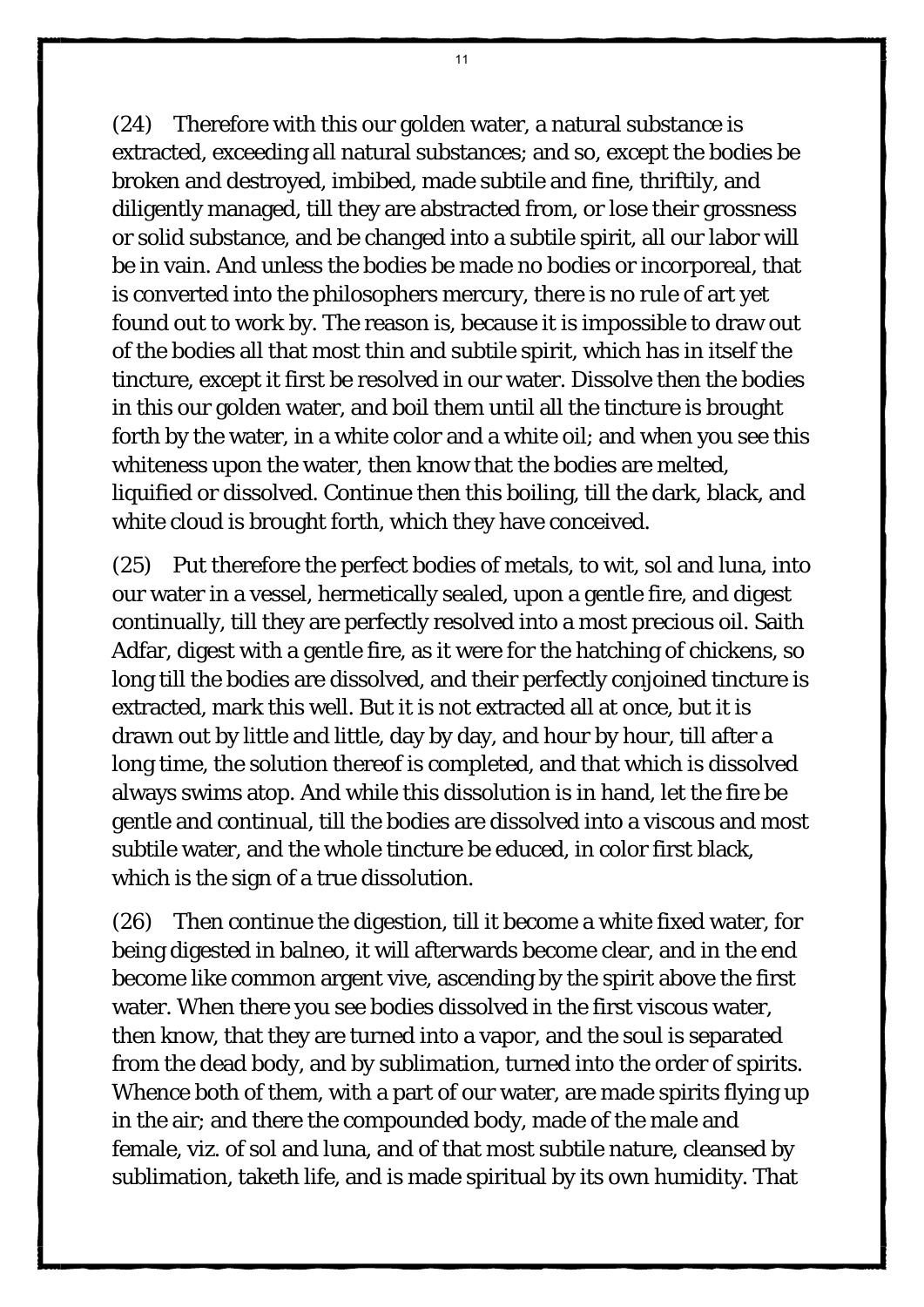is by its own water; like as a man is sustained by the air, whereby from thenceforth it is multiplied, and increases in its own kind, as do all other things. In such an ascention therefore, and philosophical sublimation, all are joined one with another, and the new body subtilized, or made living by the spirit, miraculously liveth or springs like a vegetable.

(27) Wherefore, unless the bodies be attenuated, or made thin, by the fire and water, till they ascend in a spirit, and are made or do become like water and vapor or mercury, you labor wholly in vain. But when they arise or ascend, they are born or brought forth in the air or spirit, and in the same they are changed, and made life with life, so as they can never be separated, but are as water mixed with water. And therefore, it is wisely said, that the stone is born of the spirit, because it is altogether spiritual. For the vulture himself flying without wings cries upon the top of the mountain, saying, I am the white brought forth from the black, and the red brought forth from the white, the citrine son of the red; I speak the truth and lie not.

(28) It sufficeth thee then to put the bodies in the vessel, and into the water once and for all, and to close the vessel well, until a true separation is made. This the obscure artist calls conjunction, sublimation, assation, extraction, putrefaction, ligation, desponsation, subtilization, generation, etc.

(29) Now the whole magistery may be perfected, work, as in the generation of man, and of every vegetable; put the seed once into the womb, and shut it up well. Thus you may see that you need not many things, and that this our work requires no great charges, for that there is but one stone, there is but one medicine, one vessel, one order of working, and one successive disposition to the white and to the red. And although we say in many places, take this, and take that, yet we understand, that it behoves us to take but one thing, and put it once into the vessel, until the work be perfected. But these things are so set down by obscure philosophers to deceive the unwary, as we have before spoken; for is not this "ars cabalistica" or a secret and a hidden art? Is it not an art full of secrets? And believest thou O fool that we plainly teach this secret of secrets, taking our words according to their literal signification? Truly, I tell thee, that as for myself, I am no ways self seeking, or envious as others are; but he that takes the words of the other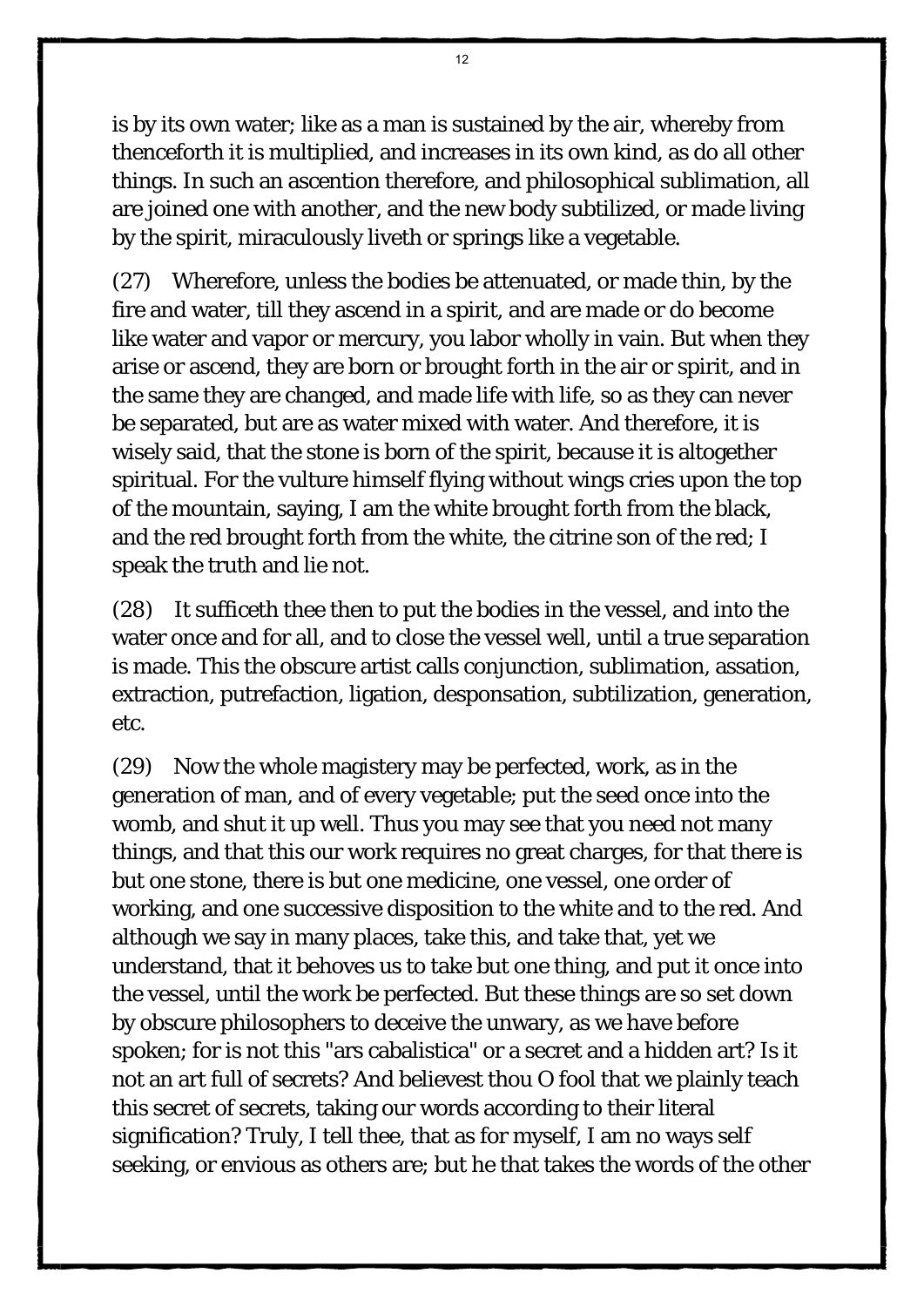philosophers according to their common signification, he even already, having lost Ariadne's clue of thread, wanders in the midst of the labyrinth, multiplies errors, and casts away his money for naught.

(30) And I, Artephius, after I became an adept, and had attained to the true and complete wisdom, by studying the books of the most faithful Hermes, the speaker of truth, was sometimes obscure also as others were. But when I had for the space of a thousand years, or thereabouts, which has now passed over my head, since the time I was born to this day, through the alone goodness of God Almighty, by the use of this wonderful quintessence. When I say for so very long a time, I found no man had found out or obtained this hermetic secret, because of the obscurity of the philosophers words. Being moved with a generous mind, and the integrity of a good man, I have determined in these latter days of my life, to declare all things truly and sincerely, that you may not want anything for the perfecting of this stone of the philosophers. Excepting one certain thing, which is not lawful for me to discover to any, because it is either revealed or made known by God himself, or taught by some master, which notwithstanding he that can bend himself to the search thereof, by the help of a little experience, may easily learn in this book.

(31) In this book I have therefore written the naked truth, though clothed or disguised with few colors; yet so that every good and wise man may happily have those desirable apples of the Hesperides from this our philosophers tree. Wherefore praises be given to the most high God, who has poured into our soul of his goodness; and through a good old age, even an almost infinite number of years, has truly filled our hearts with his love, in which, methinks, I embrace, cherish, and truly love all mankind together. But to return to out business. Truly our work is perfectly performed; for that which the heat of sun is a hundred years in doing, for the generation of one metal in the bowels of the earth; our secret fire, that is, our fiery and sulphureous water, which is called Balneum Mariae, doth as I have often seen in a very short time.

(32) Now this operation or work is a thing of no great labor to him who knows and understands it; nor is the matter so dear, consideration [sic, considering?] how small a quantity does suffice, that it may cause any man to withdraw his hand from it. It is indeed, a work so short and easy, that it may well be called woman's work, and the play of children. Go to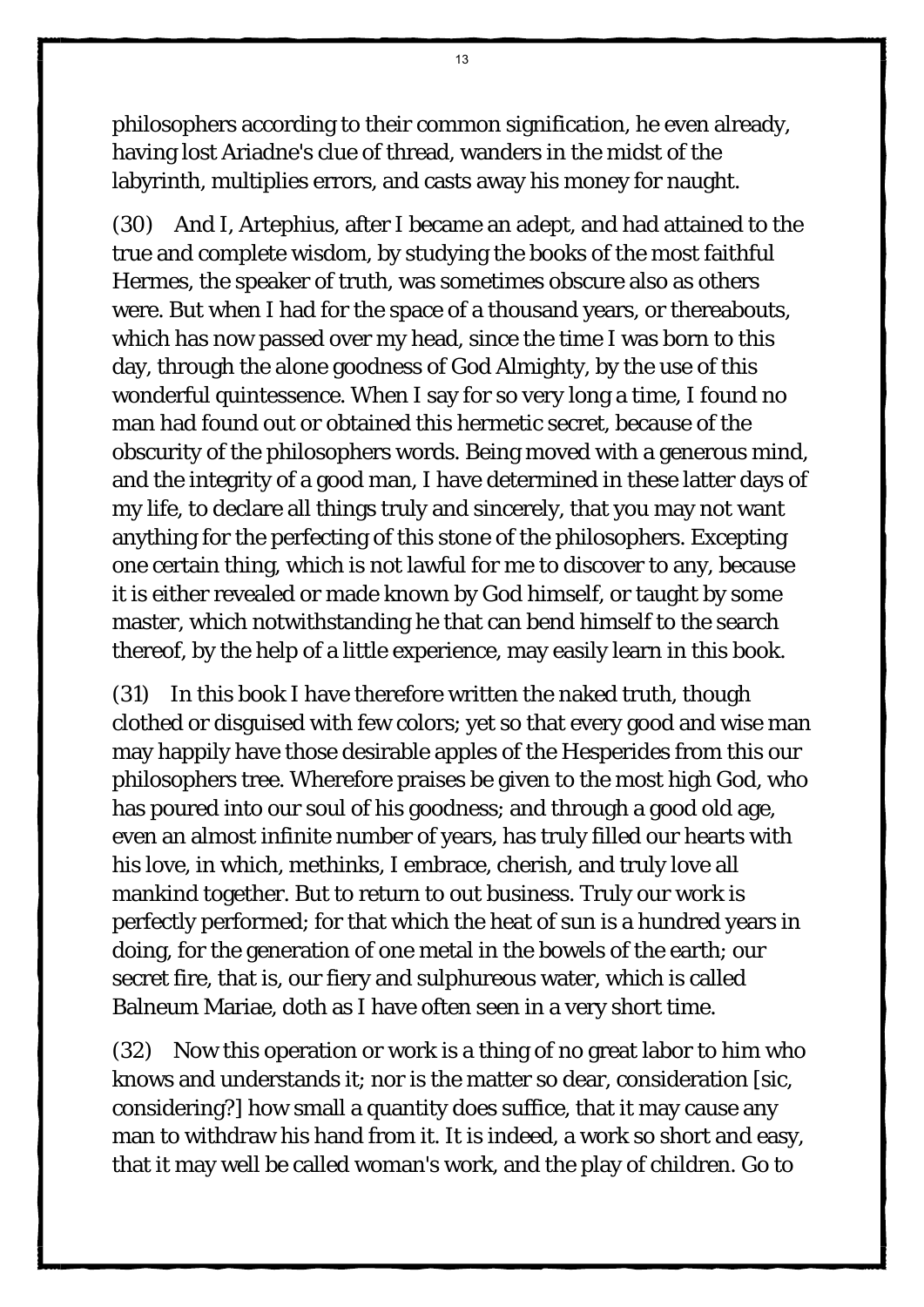it then,, my son, put up thy supplications to God almighty; be diligent in searching the books of the learned in this science; for one book openeth another; think and meditate of these things profoundly; and avoid all things which vanish in or will not endure the fire, because from these adjustible, perishing or consuming things, you can never attain to the perfect matter, which is only found in the digesting of your water, extracted from sol and luna. For by this water, color, and ponderosity or weight, are infinitely given to the matter; and this water is a white vapor, which like a soul flows through the perfect bodies, taking wholly from them their blackness, and impurities, uniting the two bodies in one, and increasing their water. Nor is there any other thing than Azoth, to wit, this our water, which can take from the perfect bodies of sol and luna, their natural color, making the red body white, according to the disposition thereof.

(33) Now let us speak of the fire. Our fire is mineral, equal, continuous; it fumes not, unless it be too much stirred up, participates of sulphur, and is taken from other things than from the matter; it overturns all things, dissolves, congeals, and calcines, and is to be found out by art, or after an artificial manner. It is a compendious thing, got without cost or charge, or at least without any great purchase; it is humid, vaporous, digestive, altering, penetrating, subtile, spiritous, not violent, incombustible, circumspective, continent, and one only thing. It is also a fountain of living water, which circumvolveth and contains the place, in which the king and queen bathe themselves; through the whole work this moist fire is sufficient; in the beginning, middle and end, because in it, the whole of the art does consist. This is the natural fire, which is yet against nature, not natural and which burns not; lastly, this fire is hot, cold, dry, moist; meditate on these things and proceed directly without anything of a foreign nature. If you understand not these fires, give ear to what I have yet to say, never as yet written in any book, but drawn from the more abstruse and occult riddles of the ancients.

(34) We have properly three fires, without which our art cannot be perfected; and whosoever works without them takes a great deal of labor in vain. The first fire is that of the lamp, which is continuous, humid, vaporous, spiritous, and found out by art. This lamp ought to be proportioned to the enclosure; wherein you must use great judgement, which none can attain to, but he that can bend to the search thereof. For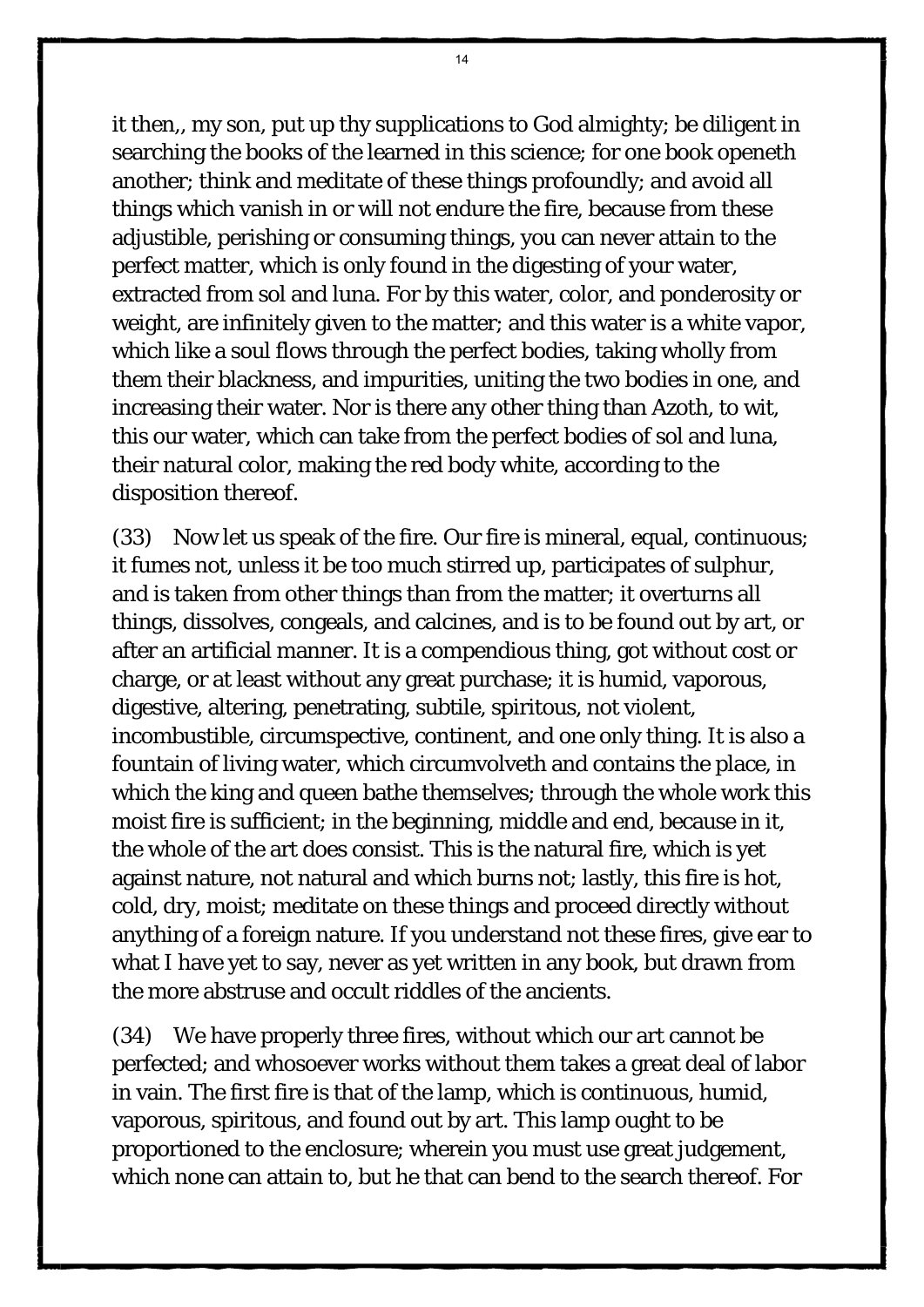if this fire of the lamp be not measured, or duly proportioned or fitted to the furnace, it will be, that either for the want of heat you will not see the expected signs, in their limited times, whereby you will lose your hopes and expectation by a too long delay; or else, by reason of too much heat, you will burn the "flores auri", the golden flowers, and so foolishly bewail your lost expense.

(35) The second fire is ignis cinerum, an ash heat, in which the vessel hermetically sealed is recluded, or buried; or rather it is that most sweet and gentle heat, which proceeding from the temperate vapors of the lamp, does equally surround your vessel. This fire is not violent or forcing, except it be too much excited or stirred up; it is a fire digestive; alterative, and taken from another body than the matter; being but one only, moist also, and not natural.

(36) The third fire, is the natural fire of water, which is also called the fire against nature, because it is water; and yet nevertheless, it makes a mere spirit of gold, which common fire is not able to do. This fire is mineral, equal, and participates of sulphur; it overturns or destroys, congeals, dissolves, and calcines; it is penetrating, subtile, incombustible and not burning, and is the fountain of living water, wherein the king and queen bathe themselves, whose help we stand in need of through the whole work, through the beginning, middle, and end. But the other two above mentioned, we have not always occasion for, but only at sometimes. In reading therefore the books of the philosophers, conjoin these three fires in your judgement, and without doubt, you will understand whatever they have written of them.

(37) Now as to the colors, that which does not make black cannot make white, because blackness is the beginning of whiteness, and a sign of putrefaction and alteration, and that the body is now penetrated and mortified. From the putrefaction therefore in this water, there first appears blackness, like unto broth wherein some bloody thing is boiled. Secondly, the black earth by continual digestion is whitened, because the soul of the two bodies swims above upon the water, like white cream; and in this only whiteness, all the spirits are so united, that they can never fly one from another. And therefore the laton must be whitened, and its leaves unfolded, i.e., its body broken or opened, lest we labor in vain; for this whiteness is the perfect stone for the white work, and a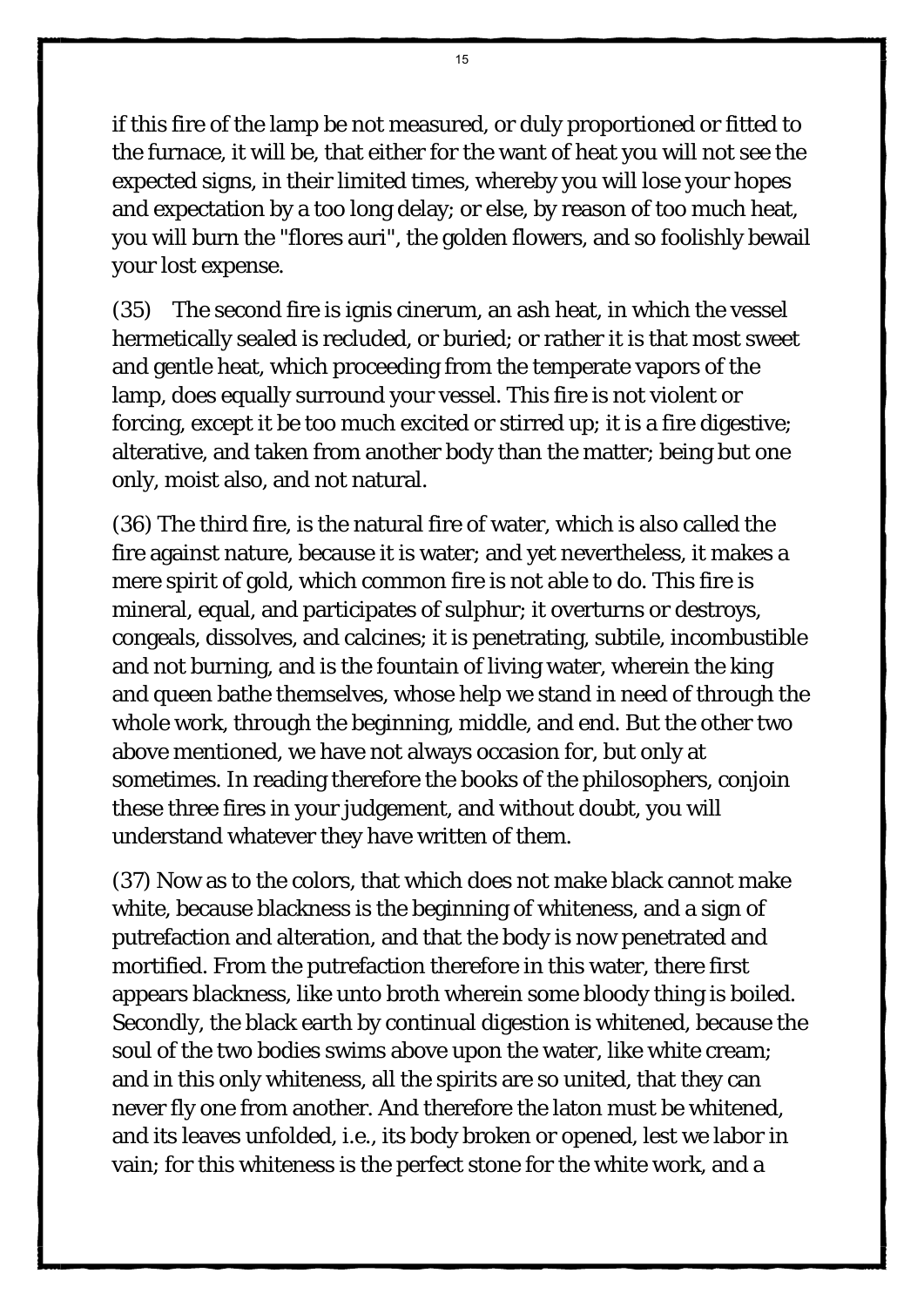body ennobled to that end; even a tincture of a most exuberant glory, and shining brightness, which never departs from the body it is once joined with. Therefore you must note here, that the spirits are not fixed but in the white color, which is more noble than the other colors, and is more vehemently to be desired, for that as it were the complement or perfection of the whole work.

(38) For our earth putrefies and becomes black, then it is putrefied in lifting up or separation; afterwards being dried, its blackness goes away from it, and then it is whitened, and the feminine dominion of the darkness and humidity perisheth; then also the white vapor penetrates through the new body, and the spirits are bound up or fixed in the dryness. And that which is corrupting, deformed and black through the moisture, vanishes away; so the new body rises again clear, pure, white and immortal, obtaining the victory over all its enemies. And as heat working upon that which is moist, causeth or generates blackness, which is the prime or first color, so always by decoction more and more heat working upon that which is dry begets whiteness, which is the second color; and then working upon that which is purely and perfectly dry, it produces citrinity and redness, thus much for colors. WE must know therefore, that thing which has its head red and white, but its feet white and afterwards red; and its eyes beforehand black, that this thing, I say, is the only matter of our magistery.

(39) Dissolve then sol and luna in our dissolving water, which is familiar and friendly, and next in nature to them; and is also sweet and pleasant to them, and as it were a womb, a mother, an original, the beginning and the end of their life. That is the reason why they are meliorated or amended in this water, because like nature, rejoices in like nature, and like nature retains like nature, being joined the one to the other, in a true marriage, by which they are made one nature, one new body, raised again from the dead, and immortal. Thus it behoves you to join consanguinity, or sameness of kind, by which these natures, will meet and follow one another, purify themselves and generate, and make one another rejoice; for that like nature now is disposed by like nature, even that which is nearest, and most friendly to it.

(40) Our water then is the most beautiful, lovely, and clear fountain, prepared only for the king, and queen whom it knows very well, and they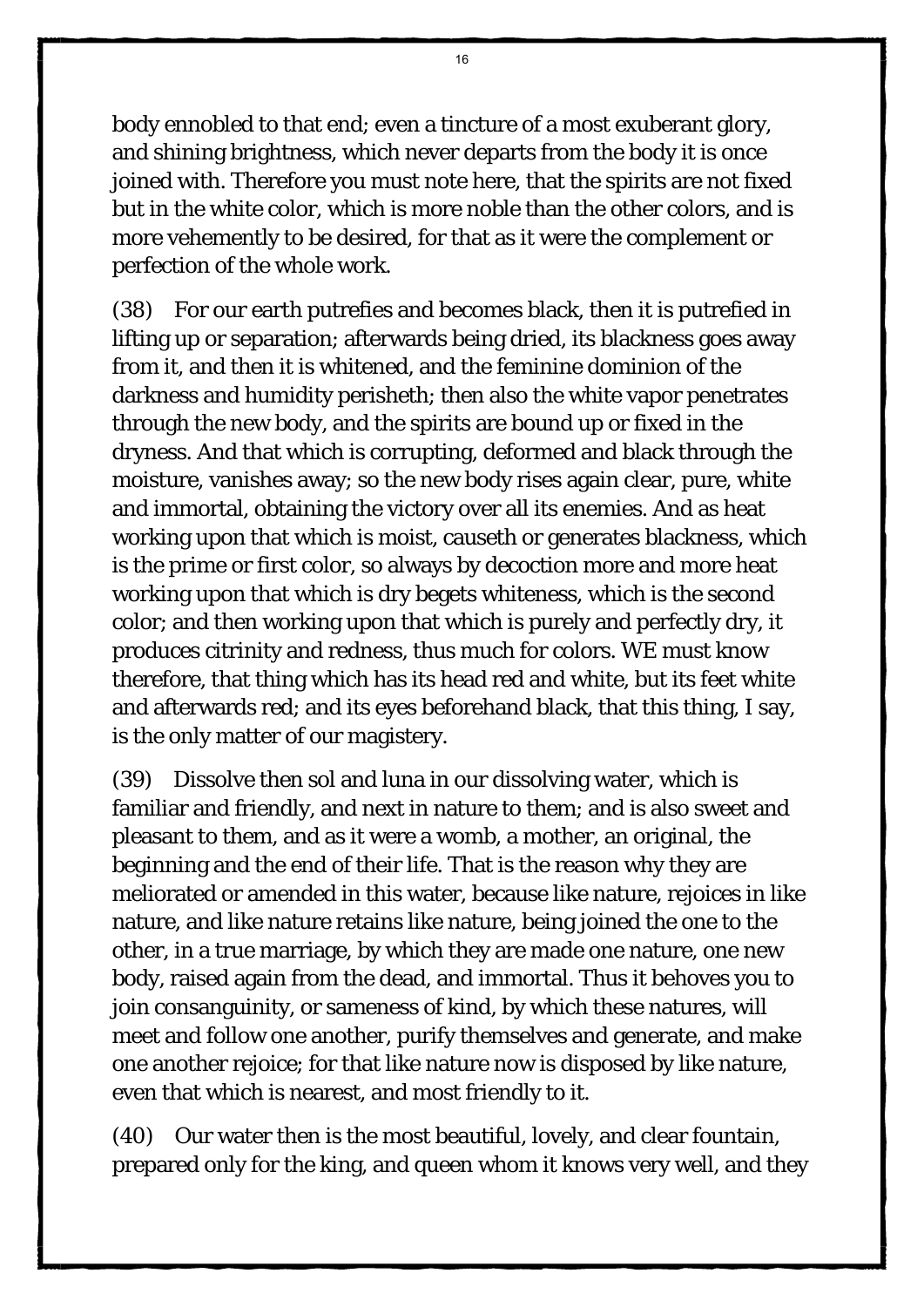it. For it attracts them to itself, and they abide therein for two or three days, to wit, two or three months, to wash themselves therewith, whereby they are made young again and beautiful. And because sol and luna have their original from this water their mother; it is necessary therefore that they enter into it again, to wit, into their mothers womb, that they may be regenerated and born again, and made more healthy, more noble and more strong. If therefore these do not die and be converted to water, they remain alone or as they were and without fruit; but if they die, and are resolved in our water, they bring forth fruit of a hundred fold; and from that very place in which they seem to perish, from thence shall they appear to be that which they were not before.

(41) Let therefore the spirit of our living water be, with all care and industry, fixed with sol and luna; for they being converted into the nature of water become dead, and appear like to the dead; from thence afterwards being revived, they increase and multiply, even as do all sorts of vegetable substances; it suffices then to dispose the matter sufficiently without, because that within, it sufficiently disposes itself for the perfection of its work. For it has in itself a certain and inherent motion, according to the true way and method, and a much better order than it is possible for any man to invent or think of. For this cause it is that you need only prepare the matter, nature herself will perfect it; and if she be not hindered by some contrary thing, she will not overpass her own certain motion, neither in conceiving or generating, nor in bringing forth.

(42) Wherefore, after the preparation of the matter, beware only lest by too much heat or fire, you inflame the bath, or make it too hot; secondly, take heed lest the spirit should exhale, lest it hurt the operator, to wit, lest it destroy the work, and induce many informities, as trouble, sadness, vexation, and discontent. From these things which have been spoken, this axiom is manifest, to wit, that he can never know the necessary course of nature, in the making or generating of metals, who is ignorant of the way of destroying them. You must therefore join them together that are of one consanguinity or kindred; for like natures do find out and join with their like natures, and by putrifying themselves, and mix together and mortify themselves. It is needful therefore to know this corruption and generation, and the natures themselves do embrace one another, and are brought to a fixity in a slow and gentle fire; how like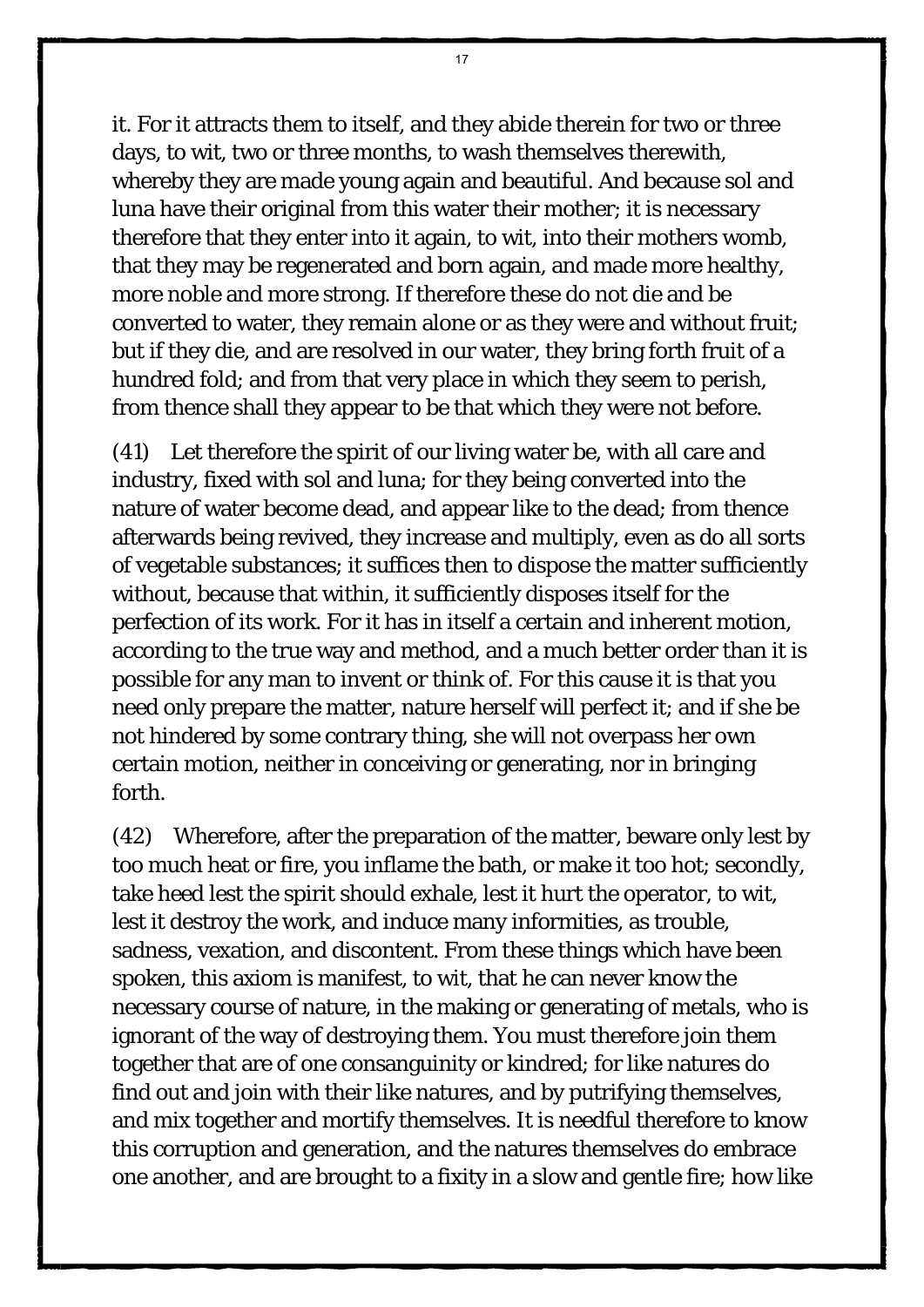natures rejoiceth with like natures; and how they retain one another and are converted into a white consistency.

(43) This white substance, if you will make it red, you must continually decoct it in a dry fire till it be rubified, or become red as blood, which is nothing but water, fire, and true tincture. And so by a continual dry fire, the whiteness is changed, removed, perfected, made citrine, and still digested till it become to a true red and fixed color. And consequently by how much more it is heightened in color, and made a true tincture of perfect redness. Wherefore with a dry fire, and a dry calcination, without any moisture, you must decoct this compositum, till it be invested with a most perfect red color, and then it will be the true and perfect elixir.

(44) Now if afterwards you would multiply your tincture, you must again resolve that red, in new and fresh dissolving water, and then by decoctions first whiten, and then rubify it again, by the degrees of fire, reiterating the first method of operating in this work. Dissolve, coagulate, and reiterate the closing up, the opening and multiplying in quantity and quality at your own pleasure. For by a new corruption and generation, there is introduced a new motion. Thus we can never find an end if we do always work by reiterating the same thing over and over again, viz. by solution and coagulation, by the help of our dissolving water, by which we dissolve and congeal, as we have formerly said, in the beginning of the work. Thus also is the virtue thereof increased, and multiplied both in quantity and quality; so that if after the first course of the operation you obtain a hundred fold; by the second fold you will have a thousand fold; and by the third; ten thousand fold increase. And by pursuing your work, your projection will come to infinity, tinging truly and perfectly, and fixing the greatest quantity how much soever. Thus by a thing of small and easy price, you have both color, goodness, and weight.

(45) Our fire then and azoth are sufficient for you: decoct, reiterate, dissolve, congeal, and continue this course, according as you please, multiplying it as you think good, until your medicine is made fusible as wax, and has attained the quantity and goodness or fixity and color you desire. This then is the compleating of the whole work of our second stone (observe it well) that you take the perfect body, and put it into our water in a glass vesica or body well closed, lest the air get in or the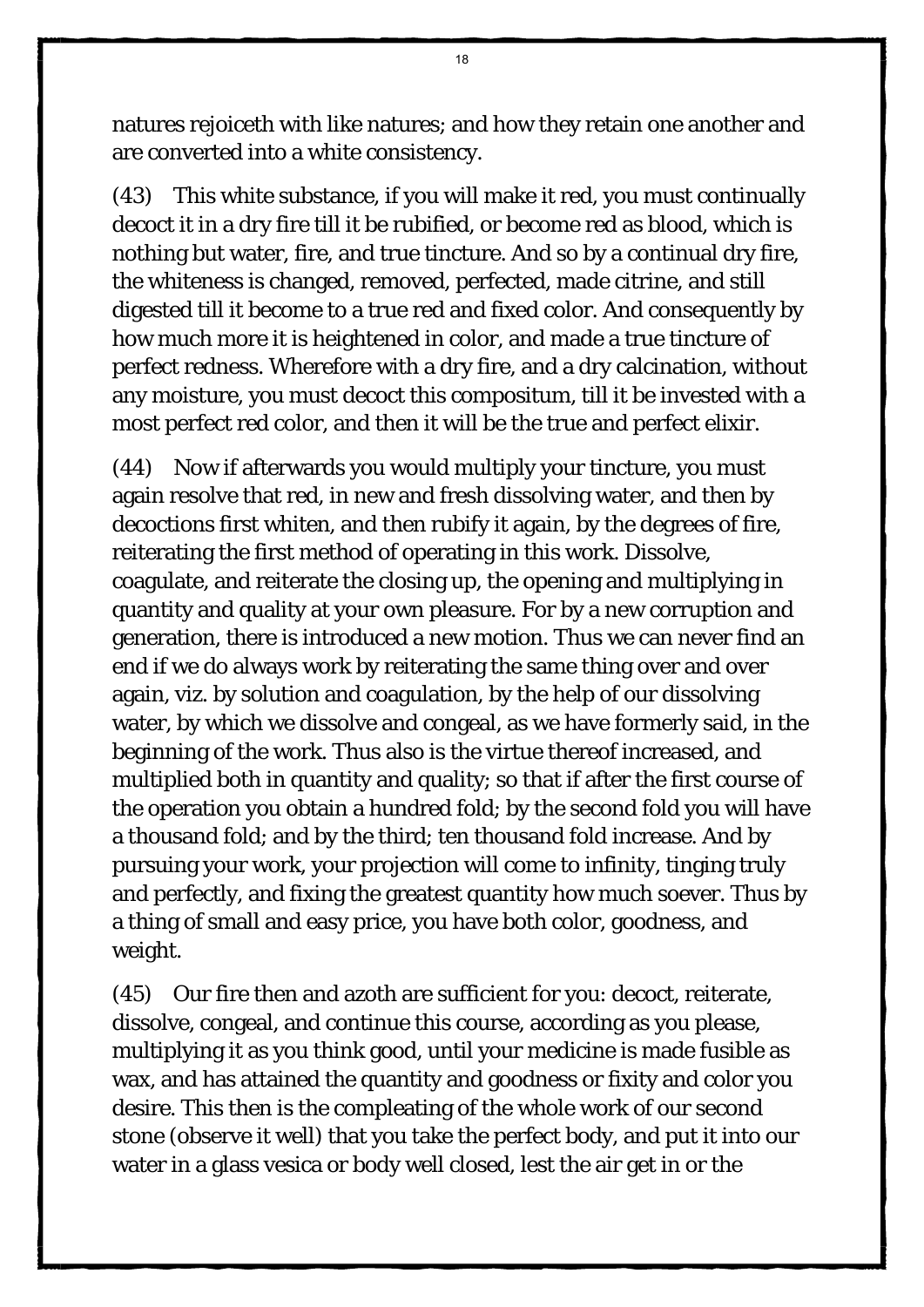enclosed humidity get out. Keep it in digestion in a gentle heat, as it were of a balneum, and assiduously continue the operation or work upon the fire, till the decoction and digestion is perfect. And keep it in this digestion of a gentle heat, until it be purified and re-solved into blackness, and be drawn up and sublimed by the water, and is thereby cleaned from all blackness and impurity, that it may be white and subtile. Until it comes to the ultimate or highest purity of sublimation, and utmost volatility, and be made white both within and without: for the vulture flying in the air without wings, cries out that it might get up upon the mountain, that is upon the waters, upon which the "spiritus albus" or spirit of whiteness is born. Continue still a fitting fire, and that spirit, which is the subtile being of the body, and of the mercury will ascend upon the top of the water, which quintessence is more white than the driven snow. Continue yet still, and towards the end, increase the fire, till the whole spiritual substance ascend to the top. And know well, that whatsoever is clear, white-pure and spiritual, ascends in the air to the top of the water in the substance of a white vapor, which the philosophers call their virgin milk.

(46) It ought to be, therefore, as one of the Sybills said, that the son of the virgin be exalted from the earth, and that the white quintessence after its rising out of the dead earth, be raised up towards heaven; the gross and thick remaining in the bottom, of the vessel and the water. Afterwards, the vessel being cooled, you will find in the bottom the black feces, scorched and burnt, which separate from the spirit and quintessence of whiteness, and cast them away. Then will the argent vive fall down from our air and spirit, upon the new earth, which is called argent vive sublimed by the air or spirit, whereof is made a viscous water, pure and white. This water is the true tincture separated from all its black feces, and our brass or latten is prepared with our water, purified and brought to a white color. Which white color is not obtained but by decoction and coagulation of the water; decoct, therefore, continually, wash away the blackness from the latten, not with your hands, but with the stone, or the fire, or our second mercurial water which is the true tincture. This separation of the pure from the impure is not done with hands, but nature herself does it, and brings it to perfection by a circular operation.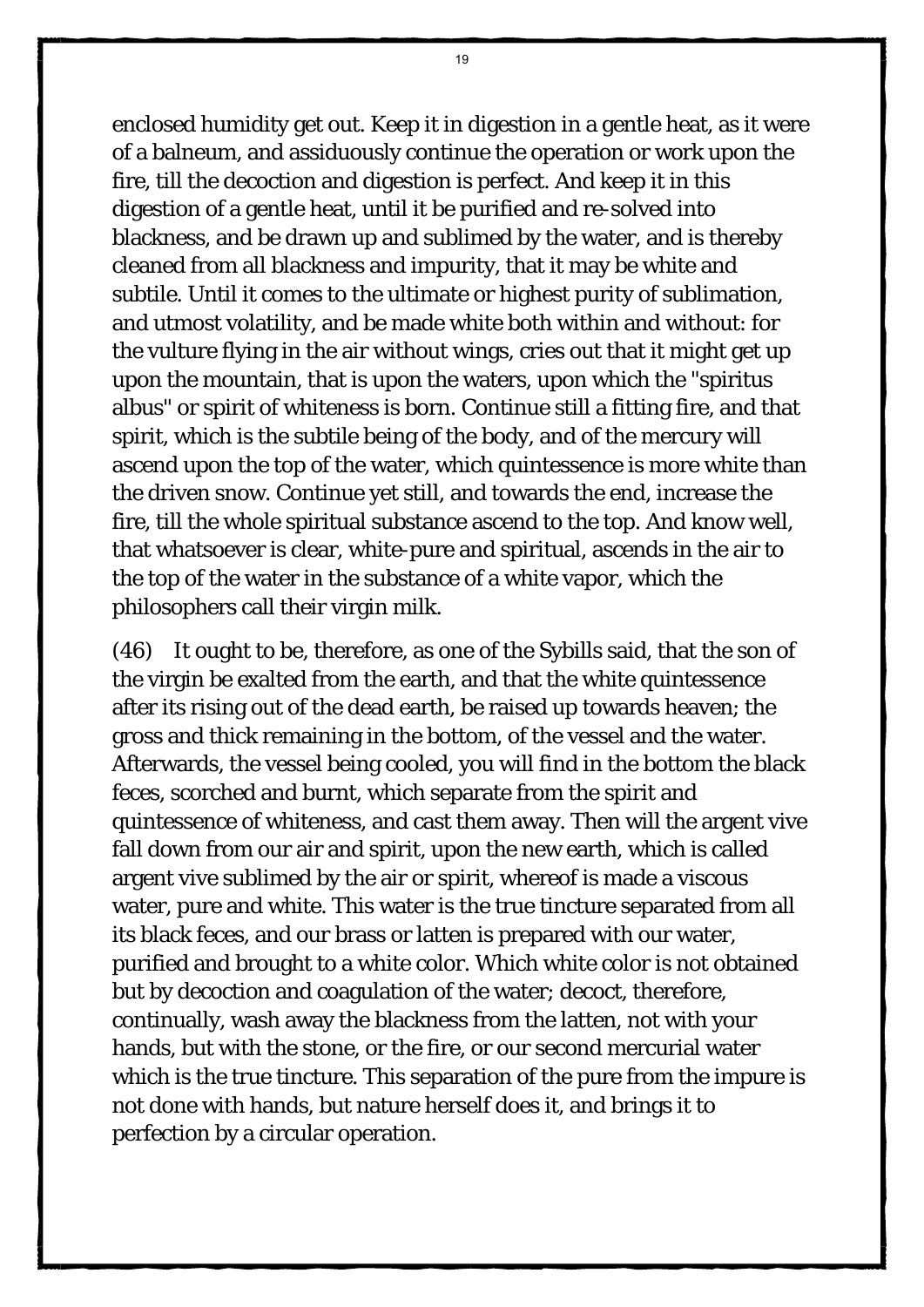(47) It appears then, that this composition is not a work of hands, but a change of the natures; because nature dissolves and joins itself, sublimes and lifts itself up, and grows white, being separated from the feces. And in such a sublimation the more subtile, pure, and essential parts are conjoined; for that with the fiery nature or property lifts up the subtile parts, it separates always the more pure, leaving the grosser at the bottom. Wherefore your fire ought to be gentle and a continual vapor, with which you sublime, that the matter may be filled with spirit from the air, and live. For naturally all things take life from the inbreathing of the air; and so also our magistery receives in the vapor or spirit, by the sublimation of the water.

(48) Our brass or latten then, is to be made to ascend by the degrees of fire, but of its own accord, freely, and without violence; except the body therefore be by the fire and water broken, or dissolved, and attenuated, until it ascends as a spirit, or climbs like argent vive, or rather as the white soul, separated from the body, and by sublimation diluted or brought into a spirit, nothing is or can be done. But when it ascends on high, it is born in the air or spirit, and is changed into spirit; and becomes life with life, being only spiritual and incorruptible. And by such an operation it is that the body is made spirit, of a subtile nature, and the spirit is incorporated with the body, and made one with it; and by such a sublimation, conjunction, and raising up, the whole, both body and spirit are made white.

(49) This philosophical and natural sublimation therefore is necessary which makes peace between, or fixes the body and spirit, which is impossible to be done otherwise, than in the separation of these parts. Therefore it behoves you to sublime both, that the pure may ascend, and the impure may descend, or be left at the bottom, in the perplexity of a troubled sea. And for this reason it must be continually decocted, that it may be brought to a subtile property, and the body may assume, and draw to itself the white mercurial soul, which it naturally holds, and suffers not to be separated from it, because it is like to it in the nearness of the first pure and simple nature. From these things it is necessary, to make a separation by decoction, till no more remains of the purity of the soul, which is not ascended and exalted to the higher part, whereby they will both be reduced to an equality of properties, and a simple pure whiteness.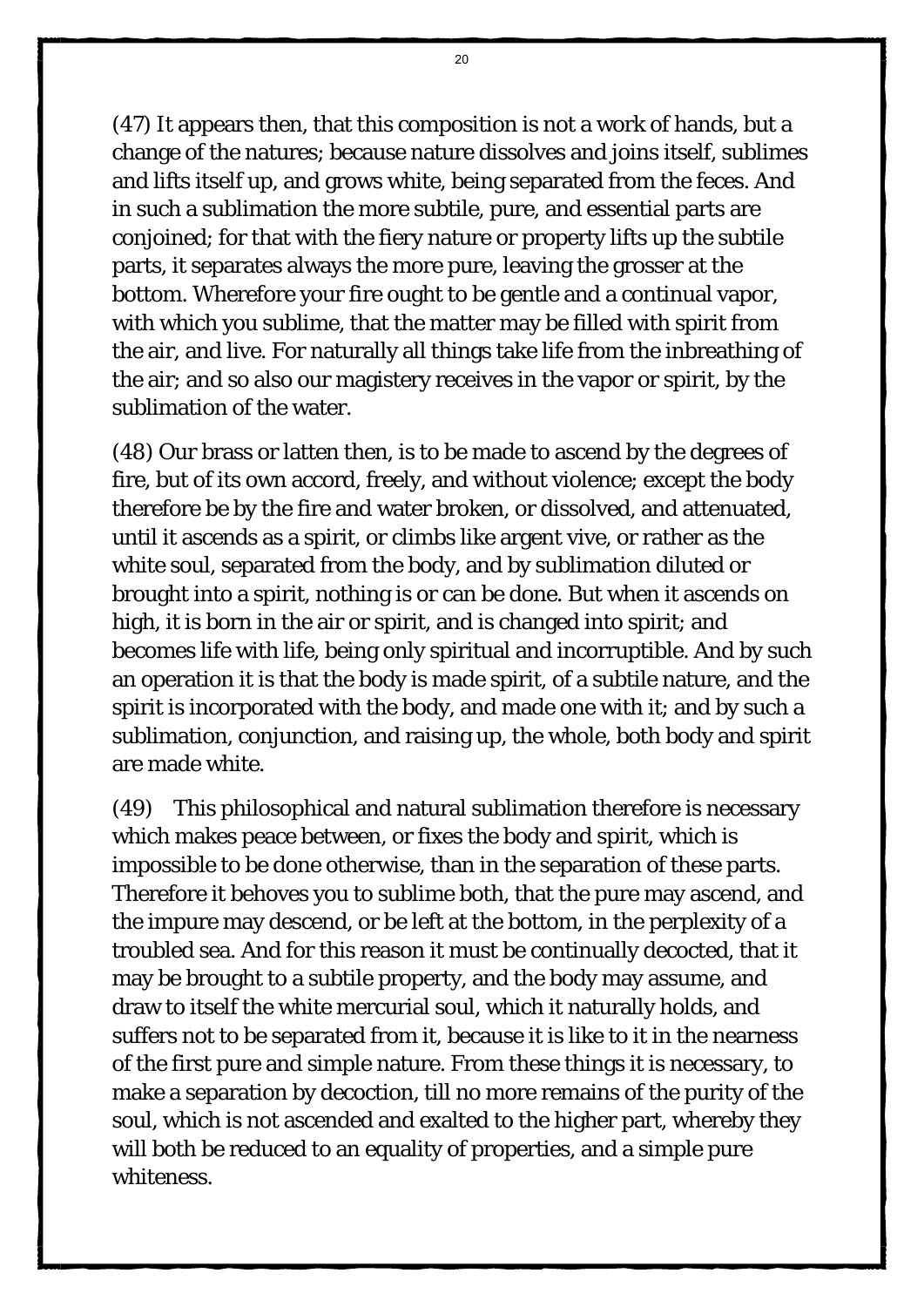(50) The vulture flying through the air, and the toad creeping upon the ground, are the emblems of our magistery. When therefore gently and with much care, you separate the earth from the water, that is from the fire, and the thin from the thick, then that which is pure will separate itself from the earth, and ascend to the upper part, as it were into heaven, and the impure will descend beneath, as to the earth. And the more subtile part in the superior place will take upon it the nature of a spirit, and that in the lower place, the nature of an earthy body. Wherefore, let the white property with the more subtile part of the body, be by this operation, made to ascend leaving the feces behind, which is done in a short time. For the soul is aided by her associate and fellow, and perfected by it. My mother, saith the body, has begotten me, and by me she herself is begotten; now after I have taken from her, her flying she after an admirable manner becomes kind and nourishing, and cherishing the son whom she has begotten till he come to a ripe or perfect age.

(51) Hear now this secret: keep the body in our mercurial water, till it ascends with the white soul, and the earthy part descends to the bottom, which is called the residing earth. Then you shall see the water coagulate itself with the body, and be assured the art is true; because the body coagulates the moisture into dryness, like as the rennet of a lamb or calf turns milk into cheese. In the same manner the spirit penetrates the body, and is perfectly comixed with it in its smallest atoms, and the body draws to itself his moisture, to wit, its white soul, like as the loadstone draws iron, because of the nearness and likeness of its nature; and then one contains the other. And this is the sublimation and coagulation, which retaineth every volatile thing, making it fixed for ever.

(52) This compositum then is not a mechanical thing, or a work of the hands, but as I said, a changing of natures; and a wonderful connection of their cold with hot, and the moist with the dry; the hot is mixed with the cold, and the dry with the moist: By this means is made the mixture and conjunction of body and spirit, which is called a conversion of contrary spirits and natures, because by such a dissolution and sublimation, the spirit is converted into a body and body in a spirit. So that the natures being mixed together, and reduced into one, do change one another: and as the body corporifies the spirit, or changes it into a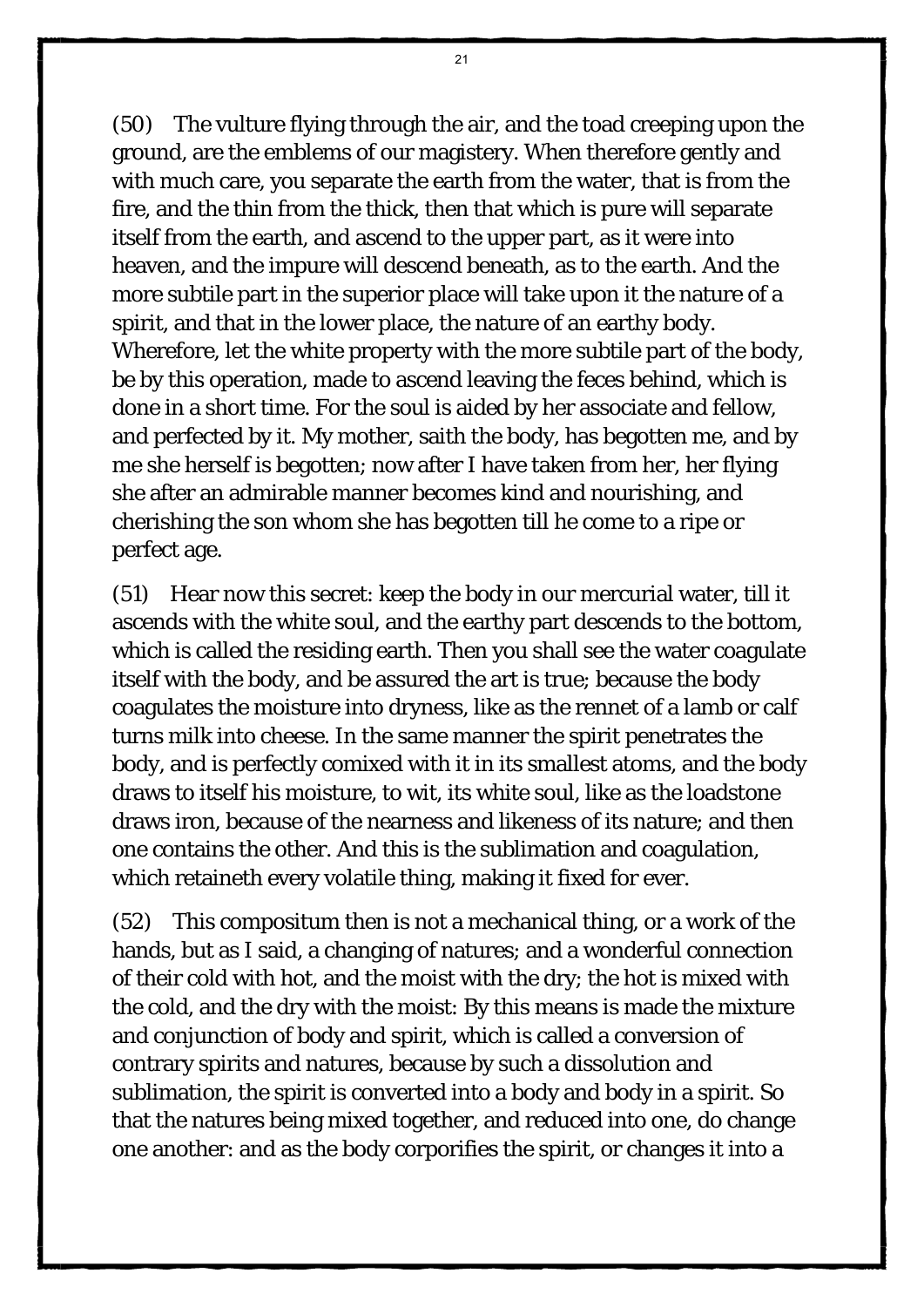body, so also does the spirit convert the body into a tinging and white spirit.

(53) Wherefore as the last time I say, decoct the body in our white water, viz. mercury, till it is dissolved into blackness, and then by continual decoction, let it be deprived of the same blackness, and the body so dissolved, will at length ascend or rise with a white soul. And then the one will be mixed with the other, and so embrace one another that it shall not be possible any more to separate them, but the spirit, with a real agreement, will be unified with the body, and make one permanent or fixed substance. And this is the solution of the body, and coagulation of the spirit which have one and the same operation. Who therefore knows how to conjoin the principles, or direct the work, to impregnate, to mortify, to putrefy, to generate, to quicken the species, to make white, to cleanse the culture from its blackness and darkness, till he is purged by the fire and tinged, and purified from all his spots, shall be the possessor of a treasure so great that even kings themselves shall venerate him.

(54) Wherefore, let our body remain in the water till it is dissolved into a subtile powder in the bottom of the vessel and the water, which is called the black ashes; this is the corruption of the body which is called by the philosophers or wise men, "Saturnus plumbum philosophorum", and pulvis discontinuatus, viz. saturn, latten or brass, the lead of the philosophers the disguised powder. And in this putrefaction and resolution of the body, three signs appear, viz., a black color, a discontinuity of parts, and a stinking smell, not much unlike to the smell of a vault where dead bodies are buried. These ashes then are those of which the philosophers have spoken so much which remained in the lower part of the vessel, which we ought not to undervalue or despise; in them is the royal diadem, and the black and unclean argent vive, which ought to be cleansed from its blackness, by a continual digestion in our water, till it be elevated above in a white color, which is called the gander, and the bird of Hermes. He therefore that maketh the red earth black, and then renders it white, has obtained the magistery. So also he who kills the living, and revives the dead. Therefore make the black white, and the white black, and you perfect the work.